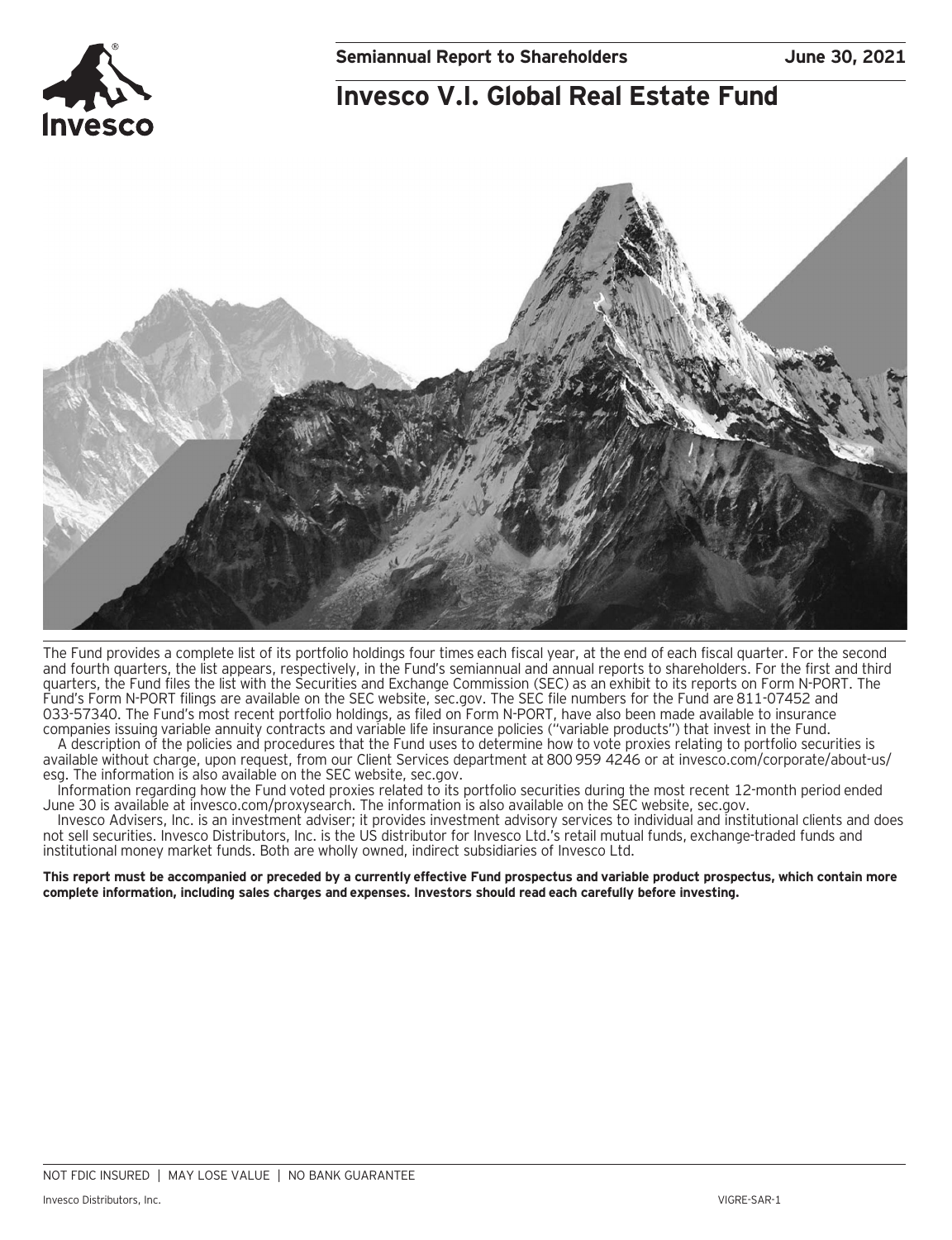### **Performance summary**

#### **Fund vs. Indexes**

*Cumulative total returns, 12/31/20 to 6/30/21, excluding variable product issuer charges. If variable product issuer charges were included, returns would be lower.*

| Series   Shares                                                                        | 14.50% |
|----------------------------------------------------------------------------------------|--------|
| Series II Shares                                                                       | 14.38  |
| MSCI World Index <sup>▼</sup> (Broad Market Index)                                     | 13.05  |
| Custom Invesco Global Real Estate Index <sup>"</sup> (Style-Specific Index)            | 13.79  |
| Lipper VUF Real Estate Funds Classification Average ♦ (Peer Group)                     | 21.38  |
| Source(s): VRIMES Technologies Corp.; "Invesco, RIMES Technologies Corp.; *Lipper Inc. |        |

The **MSCI World IndexSM** is an unmanaged index considered representative of stocks of developed countries. The index is computed using the net return, which withholds applicable taxes for non-resident investors.

 The **Custom Invesco Global Real Estate Index** is composed of the FTSE EPRA Nareit Developed Index (Net) through June 30, 2014 and the FTSE EPRA Nareit Global Index (Net) from July 1, 2014 through December 31, 2020. Effective July 1, 2021, the Custom Invesco Global Real Estate Index will be composed of the FTSE EPRA Nareit Developed Index (Net) through June 30, 2014, the FTSE EPRA Nareit Global Index (Net) from July 1, 2014 through June 30, 2021, and the FTSE EPRA Nareit Developed Index (Net) from July 1, 2021 onward. The index is computed using the net return, which withholds applicable taxes for non-resident investors.

 The **Lipper VUF Real Estate Funds Classification Average** represents an average of all variable insurance underlying funds in the Lipper Real Estate Funds classification.

 The Fund is not managed to track the performance of any particular index, including the index(es) described here, and consequently, the performance of the Fund may deviate significantly from the performance of the index(es).

 A direct investment cannot be made in an index. Unless otherwise indicated, index results include reinvested dividends, and they do not reflect sales charges. Performance of the peer group, if applicable, reflects fund expenses; performance of a market index does not.

**The performance of the Fund's Series I and Series II share classes will differ primarily due to different class expenses.**

**The performance data quoted represent past performance and cannot guarantee future results; current performance may be lower or higher. Please contact your variable product issuer or financial adviser for the most recent month-end variable product performance. Performance figures reflect Fund expenses, reinvested distributions and changes in net asset value. Performance figures do not reflect deduction of taxes a shareholder would pay on Fund distributions or sale of Fund shares. Investment return and principal value will**

**fluctuate so that you may have a gain or loss when you sell shares.**

**Invesco V.I. Global Real Estate Fund, a series portfolio of AIM Variable Insurance Funds (Invesco Variable Insurance Funds), is currently offered through insurance companies issuing variable products. You cannot purchase shares of the Fund directly. Performance figures given represent the Fund and are not intended to reflect actual variable product values. They do not reflect sales charges, expenses and fees assessed in connection with a variable product. Sales charges, expenses and fees, which are determined by the variable product issuers, will vary and will lower the total return.**

### **Average Annual Total Returns** *As of 6/30/21* **Series I Shares**  Inception (3/31/98) 7.45%<br>10 Years 5.80 10 Years 5 Years 4.61 1 Year 26.85 **Series II Shares**  Inception (4/30/04) 7.19%<br>10 Years 5.54 10 Years 5.54<br>15 Years 5.54 5 Years 4.35<br>1 Year 26.47 1 Year

**The most recent month-end performance at the Fund level, excluding variable product charges, is available at 800 451 4246. As mentioned above, for the most recent month-end performance including variable product charges, please contact your variable product issuer or financial adviser.**

**Fund performance reflects any applicable fee waivers and/or expense reimbursements. Had the adviser not waived fees and/or reimbursed expenses currently or in the past, returns would have been lower. See current prospectus for more information.**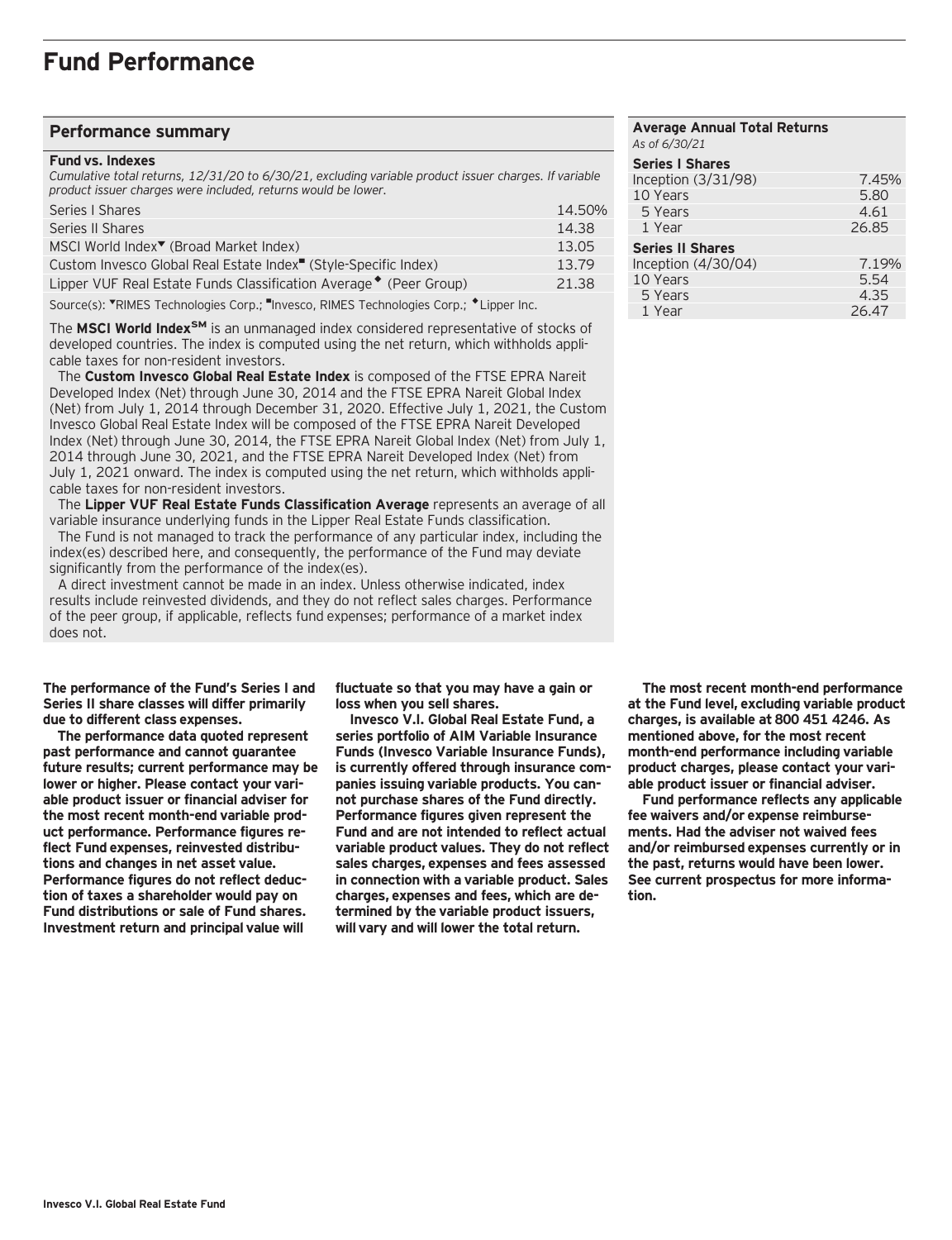## **Liquidity Risk Management Program**

In compliance with Rule 22e-4 under the Investment Company Act of 1940, as amended (the "Liquidity Rule"), the Fund has adopted and implemented a liquidity risk management program in accordance with the Liquidity Rule (the "Program"). The Program is reasonably designed to assess and manage the Fund's liquidity risk, which is the risk that the Fund could not meet redemption requests without significant dilution of remaining investors' interests in the Fund. The Board of Trustees of the Fund (the "Board") has appointed Invesco Advisers, Inc. ("Invesco"), the Fund's investment adviser, as the Program's administrator, and Invesco has delegated oversight of the Program to the Liquidity Risk Management Committee (the "Committee"), which is composed of senior representatives from relevant business groups at Invesco.

As required by the Liquidity Rule, the Program includes policies and procedures providing for an assessment, no less frequently than annually, of the Fund's liquidity risk that takes into account, as relevant to the Fund's liquidity risk: (1) the Fund's investment strategy and liquidity of portfolio investments during both normal and reasonably foreseeable stressed conditions; (2) short-term and long-term cash flow projections for the Fund during both normal and reasonably foreseeable stressed conditions; and (3) the Fund's holdings of cash and cash equivalents and any borrowing arrangements. The Liquidity Rule also requires the classification of the Fund's investments into categories that reflect the assessment of their relative liquidity under current market conditions. The Fund classifies its investments into one of four categories defined in the Liquidity Rule: "Highly Liquid," "Moderately Liquid," "Less Liquid," and "Illiquid." Funds that are not invested primarily in "Highly Liquid Investments" that are assets (cash or investments that are reasonably expected to be convertible into cash within three business days without significantly changing the market value of the investment) are required to establish a "Highly Liquid Investment Minimum" ("HLIM"), which is the minimum percentage of net assets that must be invested in Highly Liquid Investments. Funds with HLIMs have procedures for addressing HLIM shortfalls, including reporting to the Board and the SEC (on a non-public basis) as required by the Program and the Liquidity Rule. In addition, the Fund may not acquire an investment if, immediately after the acquisition, over 15% of the Fund's net assets would consist of "Illiquid Investments" that are assets (an investment that cannot reasonably be expected to be sold or disposed of in current market conditions in seven calendar days or less without the sale or disposition significantly changing the market value of the investment). The Liquidity Rule and the Program also require reporting to the Board and the SEC (on a non-public basis) if a Fund's holdings of Illiquid Investments exceed 15% of the Fund's assets.

At a meeting held on March 22-24, 2021, the Committee presented a report to the Board that addressed the operation of the Program and assessed the Program's adequacy and effectiveness of implementation (the "Report"). The Report covered the period from January 1, 2020 through December 31, 2020 (the "Program Reporting Period"). The Report discussed notable events affecting liquidity over the Program Reporting Period, including the impact of the coronavirus pandemic on the Fund and the overall market. The Report noted that there were no material changes to the Program during the Program Reporting Period.

The Report stated, in relevant part, that during the Program Reporting Period:

- The Program, as adopted and implemented, remained reasonably designed to assess and manage the Fund's liquidity risk and was operated effectively to achieve that goal;
- The Fund's investment strategy remained appropriate for an open-end fund;
- The Fund was able to meet requests for redemption without significant dilution of remaining investors' interests in the Fund;
- The Fund did not breach the 15% limit on Illiquid Investments; and
- The Fund primarily held Highly Liquid Investments and therefore has not adopted an HLIM.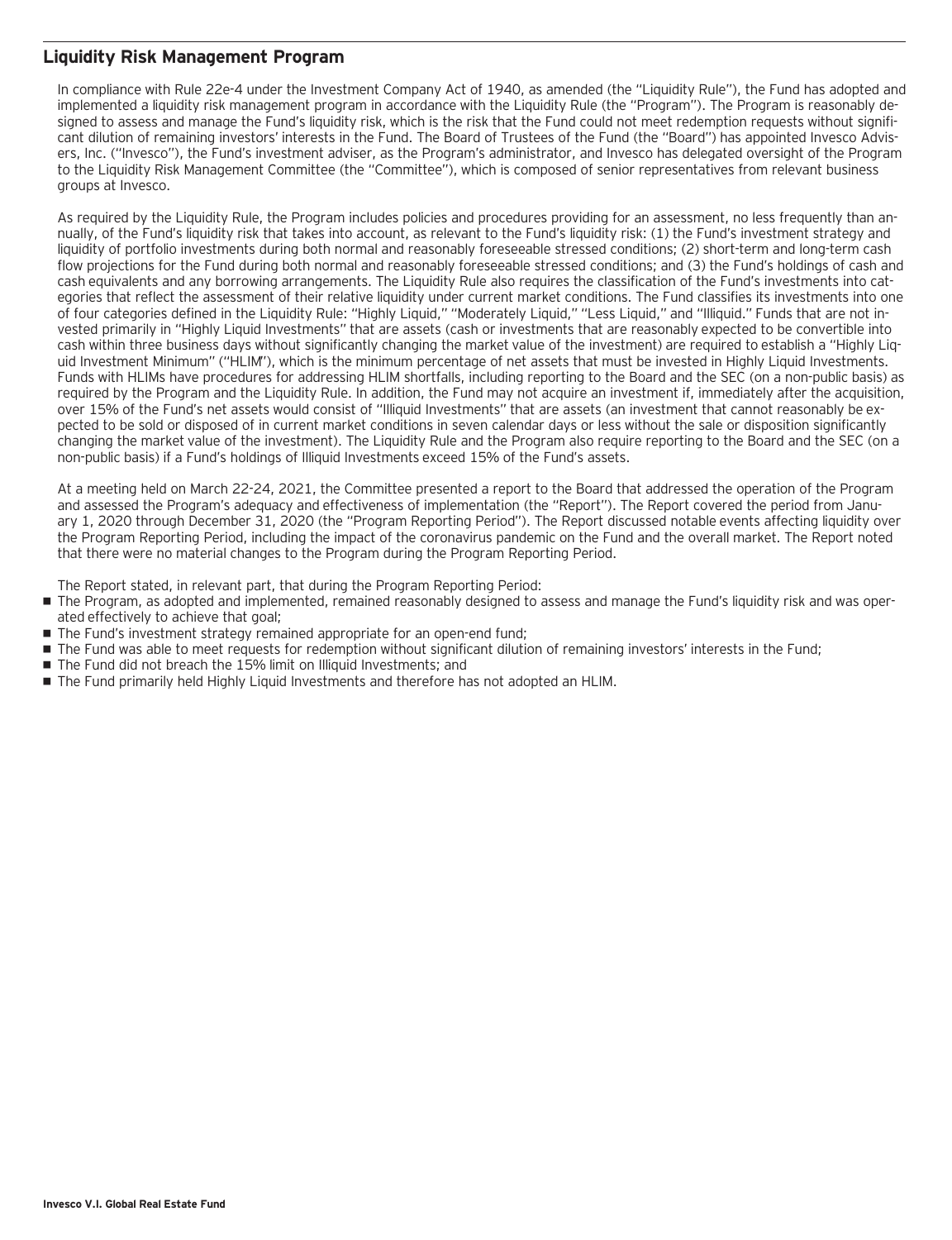# **Schedule of Investments**

June 30, 2021 (Unaudited)

|                                                        | <b>Shares</b> | Value         |
|--------------------------------------------------------|---------------|---------------|
| Common Stocks & Other Equity Interests-91.04%          |               |               |
| Australia-2.50%                                        |               |               |
| Goodman Group                                          | 42,373        | \$<br>669,495 |
| GPT Group (The)                                        | 218,734       | 801,024       |
| Mirvac Group                                           | 512,829       | 1,117,877     |
| Stockland                                              | 377,327       | 1,325,630     |
|                                                        |               | 3,914,026     |
| Belgium-0.99%                                          |               |               |
| Cofinimmo S.A.                                         | 5,703         | 868,381       |
| Montea C.V.A                                           | 5,812         | 683,608       |
|                                                        |               | 1,551,989     |
|                                                        |               |               |
| Canada-2.56%                                           |               |               |
| <b>Allied Properties REIT</b>                          | 58,270        | 2,117,670     |
| Canadian Apartment Properties REIT                     | 7,006         | 328,484       |
| Killam Apartment REIT                                  | 51,977        | 849,930       |
| Summit Industrial Income REIT                          | 50,182        | 719,373       |
|                                                        |               | 4,015,457     |
| <b>China-0.36%</b>                                     |               |               |
| ESR Cayman Ltd. (a)(b)                                 | 169,200       | 570,973       |
| <b>France-1.56%</b>                                    |               |               |
| Gecina S.A.                                            | 10,166        | 1,558,008     |
| <b>ICADE</b>                                           | 10,309        | 887,592       |
|                                                        |               | 2,445,600     |
| Germany-4.67%                                          |               |               |
| Aroundtown S.A.                                        | 199,698       | 1,555,863     |
| Sirius Real Estate Ltd.                                | 511,741       | 783,472       |
| Vonovia SE                                             | 76,793        | 4,969,344     |
|                                                        |               | 7,308,679     |
|                                                        |               |               |
| Hong Kong-5.68%                                        |               |               |
| Hang Lung Properties Ltd.                              | 300,000       | 728,529       |
| Hongkong Land Holdings Ltd.                            | 315,000       | 1,500,557     |
| Kerry Properties Ltd.                                  | 319,500       | 1,053,437     |
| Link REIT                                              | 226,200       | 2,188,531     |
| Sun Hung Kai Properties Ltd.                           | 187,500       | 2,794,038     |
| Wharf Real Estate Investment Co. Ltd.                  | 109,000       | 633,859       |
|                                                        |               | 8,898,951     |
| Indonesia-0.12%                                        |               |               |
| PT Pakuwon Jati Tbk <sup>(b)</sup>                     | 6,262,300     | 190,035       |
|                                                        |               |               |
| Italy-0.49%                                            |               |               |
| Infrastrutture Wireless Italiane S.p.A. <sup>(a)</sup> | 67,825        | 766,847       |
| Japan-9.88%                                            |               |               |
| Activia Properties, Inc.                               | 189           | 894,995       |
| Daiwa Office Investment Corp.                          | 36            | 250,518       |
| Japan Hotel REIT Investment Corp.                      | 240           | 144,032       |
| Japan Metropolitan Fund Investment                     |               |               |
| Corp.                                                  | 984           | 1,066,189     |
| Japan Prime Realty Investment Corp.                    | 281           | 1,100,037     |
| Japan Real Estate Investment Corp.                     | 148           | 909,741       |
| Kenedix Office Investment Corp.                        | 71            | 500,338       |

|                                        | <b>Shares</b> | Value                   |
|----------------------------------------|---------------|-------------------------|
| Japan-(continued)                      |               |                         |
| LaSalle Logiport REIT                  | 341           | \$<br>576,867           |
| Mitsubishi Estate Co. Ltd.             | 168,900       | 2,730,406               |
| Mitsui Fudosan Co. Ltd.                | 72,158        | 1,670,567               |
| Mitsui Fudosan Logistics Park, Inc.    | 151           | 804,736                 |
| Nippon Building Fund, Inc.             | 225           | 1,403,329               |
| Nippon Prologis REIT, Inc.             | 190           | 604,627                 |
| Nomura Real Estate Master Fund, Inc.   | 781           | 1,251,875               |
| ORIX JREIT, Inc.                       | 191           | 367,499                 |
| Tokyu Fudosan Holdings Corp.           | 200,100       | 1,202,738<br>15,478,494 |
| Malta-0.00%                            |               |                         |
| BGP Holdings PLC <sup>(a)(b)(c)</sup>  | 1,355,927     | $\overline{c}$          |
| Philippines-0.31%                      |               |                         |
| Ayala Land, Inc.                       | 396,830       | 293,091                 |
| Megaworld Corp.                        | 2,964,600     | 196,121                 |
|                                        |               | 489,212                 |
| Singapore-2.55%                        |               |                         |
| Ascendas India Trust                   | 158,000       | 163,401                 |
| Ascendas REIT                          | 293,100       | 644,119                 |
| CapitaLand Integrated Commercial Trust | 908,500       | 1,411,736               |
| City Developments Ltd.                 | 85,700        | 465,278                 |
| Mapletree Industrial Trust             | 621,530       | 1,308,946               |
|                                        |               | 3,993,480               |
| Spain-1.90%                            |               |                         |
| Aena SME S.A. (a)(b)                   | 4,164         | 682,768                 |
| Cellnex Telecom S.A. <sup>(a)</sup>    | 14,552        | 927,013                 |
| Merlin Properties SOCIMI S.A.          | 132,001       | 1,367,237               |
|                                        |               | 2,977,018               |
| Sweden-2.03%                           |               |                         |
| Fabege AB                              | 63,930        | 1,025,774               |
| Samhallsbyggnadsbolaget i Norden AB    | 182,896       | 766,571                 |
| Wihlborgs Fastigheter AB               | 64,060        | 1,388,159               |
|                                        |               | 3,180,504               |
| United Kingdom-3.25%                   |               |                         |
| Derwent London PLC                     | 4,334         | 199,041                 |
| Grainger PLC                           | 151,869       | 599,141                 |
| Safestore Holdings PLC                 | 65,722        | 861,335                 |
| Segro PLC                              | 151,657       | 2,297,672               |
| Tritax Big Box REIT PLC                | 415,889       | 1,130,077               |
|                                        |               | 5,087,266               |
| United States-52.19%                   |               |                         |
| American Homes 4 Rent, Class A         | 5,892         | 228,904                 |
| <b>Americold Realty Trust</b>          | 44,393        | 1,680,275               |
| Apple Hospitality REIT, Inc.           | 109,168       | 1,665,904               |
| AvalonBay Communities, Inc.            | 32,340        | 6,749,035               |
| <b>Brandywine Realty Trust</b>         | 42,082        | 576,944                 |
| Brixmor Property Group, Inc.           | 60,853        | 1,392,925               |
| Camden Property Trust                  | 10,824        | 1,436,020               |
| Columbia Property Trust, Inc.          | 48,423        | 842,076                 |
| CubeSmart                              | 20,231        | 937,100                 |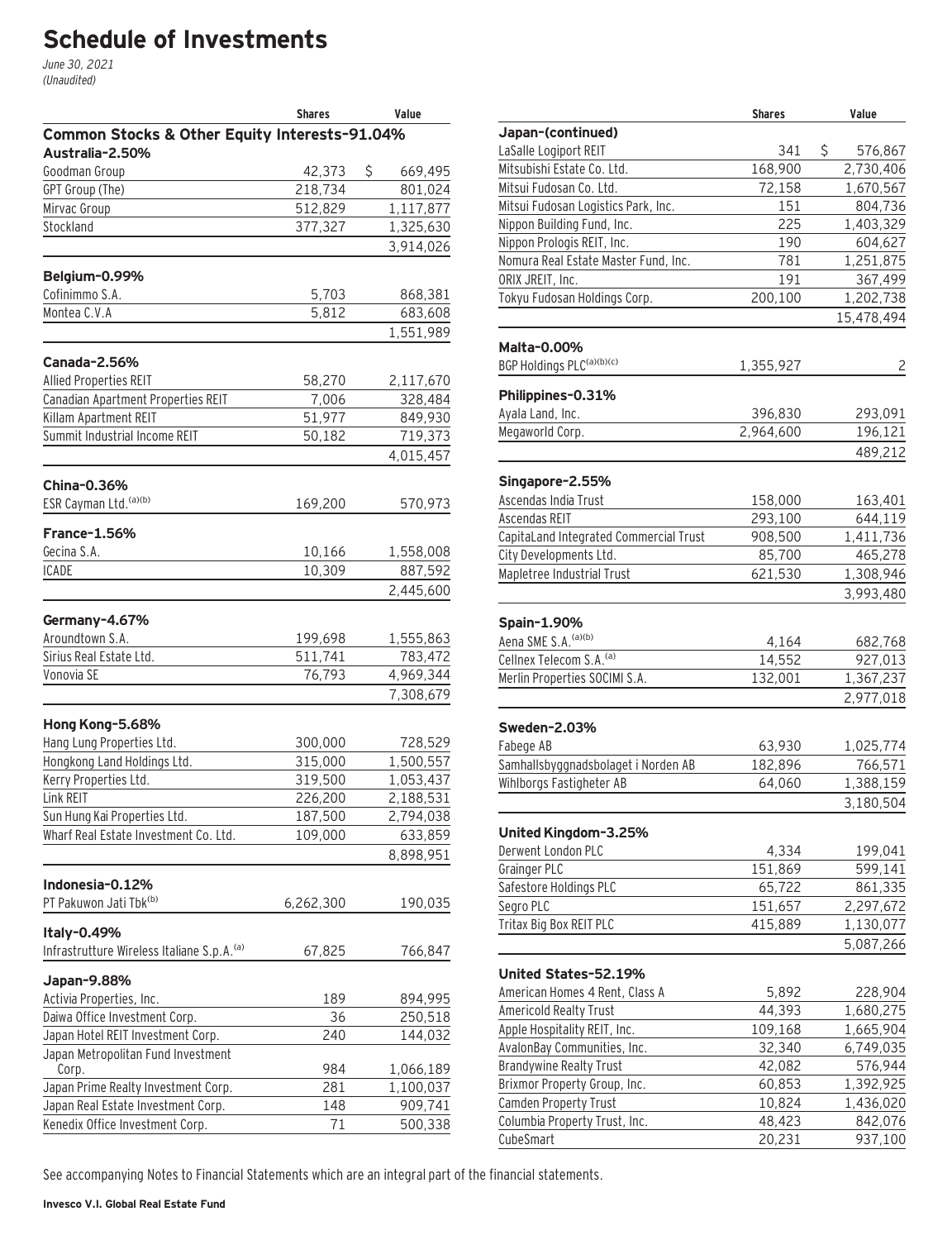|                                            | <b>Shares</b> |     | Value     |
|--------------------------------------------|---------------|-----|-----------|
| United States-(continued)                  |               |     |           |
| CyrusOne, Inc.                             | 30,244        | \$. | 2,163,051 |
| DiamondRock Hospitality Co. <sup>(b)</sup> | 108,878       |     | 1,056,117 |
| Digital Realty Trust, Inc.                 | 14,198        |     | 2,136,231 |
| Duke Realty Corp.                          | 58,287        |     | 2,759,889 |
| Equinix, Inc.                              | 4,410         |     | 3,539,466 |
| Essential Properties Realty Trust, Inc.    | 22,572        |     | 610,347   |
| Extra Space Storage, Inc.                  | 7,410         |     | 1,213,906 |
| First Industrial Realty Trust, Inc.        | 28,642        |     | 1,495,972 |
| Highwoods Properties, Inc.                 | 17,478        |     | 789,481   |
| Host Hotels & Resorts, Inc. <sup>(b)</sup> | 122,969       |     | 2,101,540 |
| Invitation Homes, Inc.                     | 115,339       |     | 4,300,991 |
| <b>JBG SMITH Properties</b>                | 28,823        |     | 908,213   |
| Life Storage, Inc.                         | 10,986        |     | 1,179,347 |
| Mid-America Apartment Communities, Inc.    | 23,871        |     | 4,020,354 |
| NETSTREIT Corp.                            | 20,618        |     | 475,451   |
| Omega Healthcare Investors, Inc.           | 34,508        |     | 1,252,295 |
| Prologis, Inc.                             | 58,720        |     | 7,018,802 |
| QTS Realty Trust, Inc., Class A            | 4,168         |     | 322,186   |
| Realty Income Corp.                        | 406           |     | 27,096    |
| Regency Centers Corp.                      | 1,688         |     | 108,150   |
| Rexford Industrial Realty, Inc.            | 47,764        |     | 2,720,160 |
| RLJ Lodging Trust                          | 88,189        |     | 1,343,118 |
| Simon Property Group, Inc.                 | 24,528        |     | 3,200,413 |
| SITE Centers Corp.                         | 96,710        |     | 1,456,453 |
|                                            |               |     |           |

| <b>Shares</b>                                              | Value           |
|------------------------------------------------------------|-----------------|
|                                                            |                 |
| 125,544                                                    | \$<br>1,559,256 |
| 111,996                                                    | 5,485,564       |
| 75,846                                                     | 1,448,659       |
| 51,275                                                     | 2,927,803       |
| 45.006                                                     | 1,396,086       |
| 13,325                                                     | 621,878         |
| 68,935                                                     | 5,728,499       |
| 47.235                                                     | 884,712         |
|                                                            | 81,760,669      |
| Total Common Stocks & Other Equity Interests               | 142,629,202     |
|                                                            |                 |
| 27,385                                                     | 27,385          |
| 19,469                                                     | 19,477          |
| Invesco Treasury Portfolio, Institutional Class,<br>31,297 | 31,297          |
| Total Money Market Funds (Cost \$78,159)                   | 78,159          |
|                                                            | 142,707,361     |
|                                                            | 13,962,596      |
|                                                            | \$156,669,957   |
|                                                            |                 |

Investment Abbreviations:

REIT – Real Estate Investment Trust

Notes to Schedule of Investments:

(a) Security purchased or received in a transaction exempt from registration under the Securities Act of 1933, as amended (the "1933 Act"). The security may be resold pursuant to an exemption from registration under the 1933 Act, typically to qualified institutional buyers. The aggregate value of these securities at June 30, 2021 was \$2,947,603, which represented 1.88% of the Fund's Net Assets.

(b) Non-income producing security.

<sup>(c)</sup> Security valued using significant unobservable inputs (Level 3). See Note 3.<br><sup>(d)</sup> Affiliated issuer. The issuer and/or the Fund is a wholly-owned subsidiary of I

Affiliated issuer. The issuer and/or the Fund is a wholly-owned subsidiary of Invesco Ltd., or is affiliated by having an investment adviser that is under common control of Invesco Ltd. The table below shows the Fund's transactions in, and earnings from, its investments in affiliates for the six months ended June 30, 2021.

|                                                               | Value<br>December 31, 2020 | <b>Purchases</b><br>at Cost | <b>Proceeds</b><br>from Sales | Change in<br><b>Unrealized</b><br>Appreciation | Realized<br>Gain | Value<br>June 30, 2021 | Dividend Income |
|---------------------------------------------------------------|----------------------------|-----------------------------|-------------------------------|------------------------------------------------|------------------|------------------------|-----------------|
| Investments in Affiliated Money Market Funds:                 |                            |                             |                               |                                                |                  |                        |                 |
| Invesco Government & Agency Portfolio, Institutional<br>Class | \$801.050                  | \$4.075.168                 | \$(4.848.833)                 |                                                |                  | \$27,385               | \$48            |
| Invesco Liquid Assets Portfolio, Institutional Class          | 598.192                    | 2.885.764                   | (3.464.538)                   | 41                                             | 18               | 19.477                 | 33              |
| Invesco Treasury Portfolio, Institutional Class               | 915.486                    | 4.657.334                   | (5.541.523)                   |                                                |                  | 31.297                 | 18              |
| Total                                                         | \$2.314.728                | \$11.618.266                | \$(13,854,894)                | \$41                                           | \$18             | \$78.159               | \$99            |

(e) The rate shown is the 7-day SEC standardized yield as of June 30, 2021.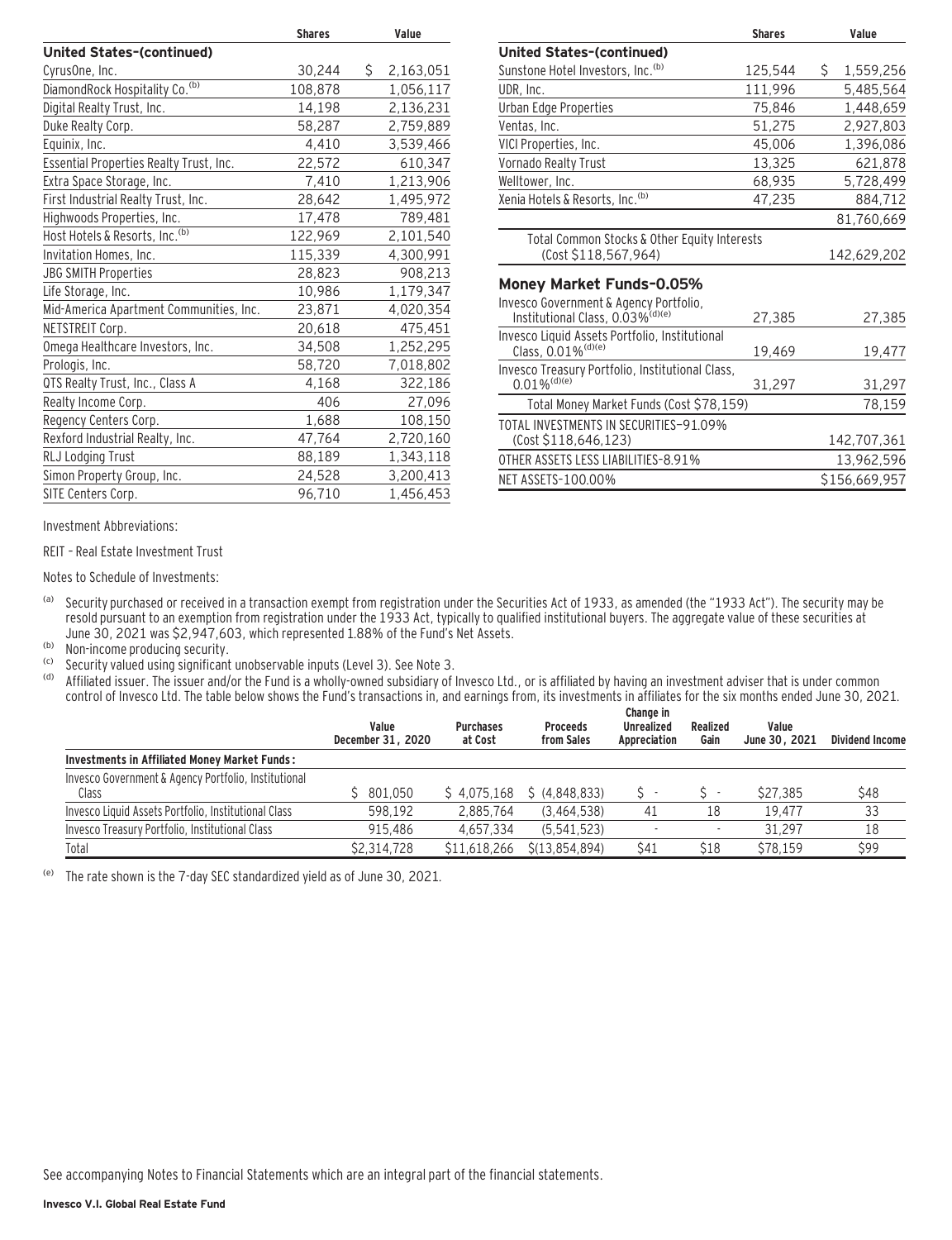# **Portfolio Composition**

By country, based on Net Assets as of June 30, 2021

| <b>United States</b>                                  | 52.19% |
|-------------------------------------------------------|--------|
| Japan                                                 | 9.88   |
| Hong Kong                                             | 5.68   |
| Germany                                               | 4.67   |
| United Kingdom                                        | 3.25   |
| Canada                                                | 2.56   |
| Singapore                                             | 2.55   |
| Australia                                             | 2.50   |
| Sweden                                                | 2.03   |
| Countries each less than 2% of portfolio              | 5.73   |
| Money Market Funds Plus Other Assets Less Liabilities | 8.96   |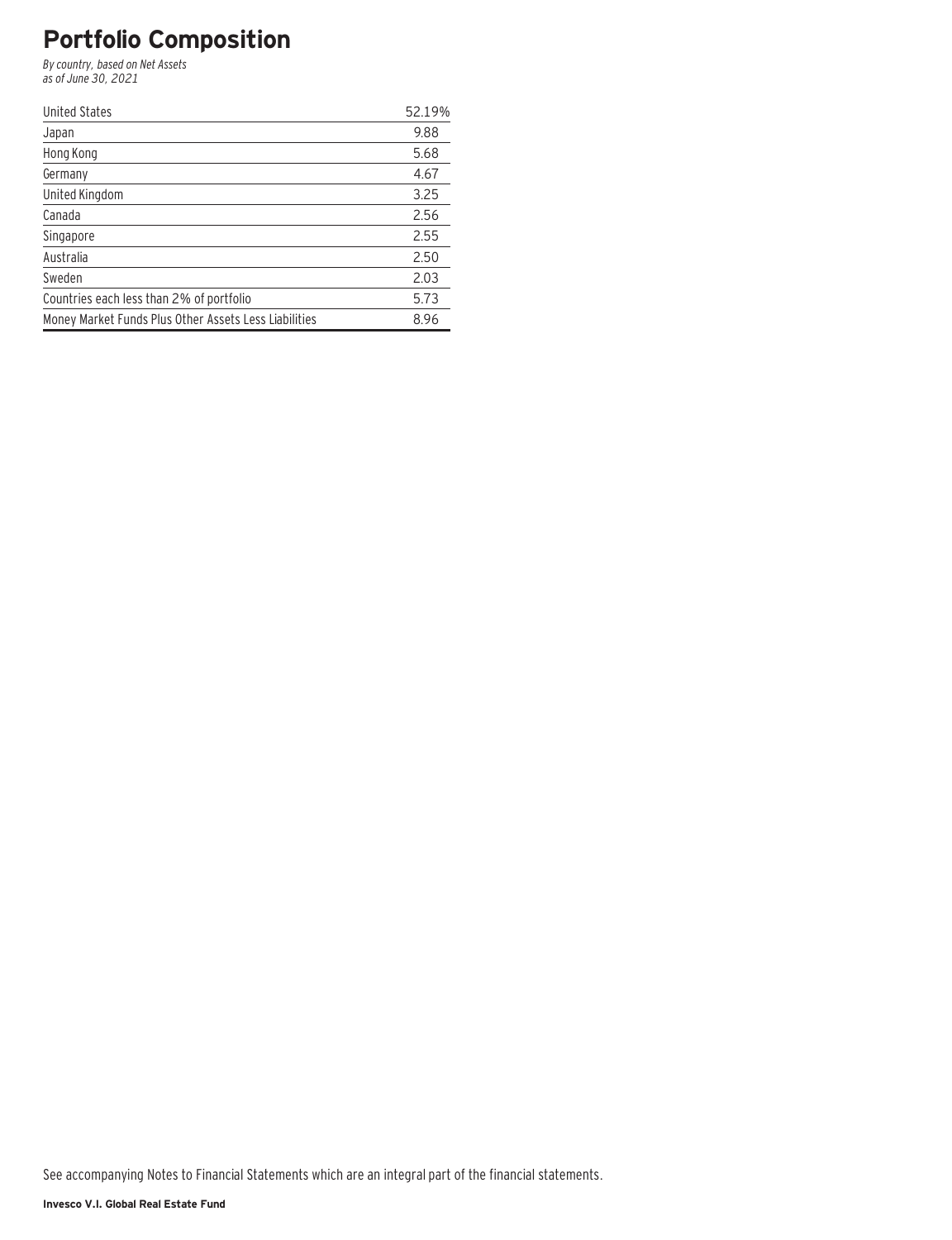# **Statement of Assets and Liabilities**

June 30, 2021 (Unaudited)

### **Assets:**

| Investments in securities, at value                    |               |
|--------------------------------------------------------|---------------|
| (Cost \$118,567,964)                                   | \$142,629,202 |
| Investments in affiliated money market funds, at value |               |
| (Cost \$78,159)                                        | 78,159        |
| Foreign currencies, at value (Cost \$217,844)          | 215,352       |
| Receivable for:                                        |               |
| Investments sold                                       | 16,205,939    |
| Fund shares sold                                       | 17,754        |
| <b>Dividends</b>                                       | 610,489       |
| Investment for trustee deferred compensation and       |               |
| retirement plans                                       | 66,766        |
| Total assets                                           | 159,823,661   |
| Liabilities:                                           |               |
| Payable for:                                           |               |
| Investments purchased                                  | 2,622,534     |
| Fund shares reacquired                                 | 230,523       |
| Accrued foreign taxes                                  | 19,487        |
| Accrued fees to affiliates                             | 137,117       |
| Accrued other operating expenses                       | 69,311        |
| Trustee deferred compensation and retirement plans     | 74,732        |
| <b>Total liabilities</b>                               | 3,153,704     |
| Net assets applicable to shares outstanding            | \$156,669,957 |
| Net assets consist of:                                 |               |
| Shares of beneficial interest                          | \$140,264,245 |
| Distributable earnings                                 | 16,405,712    |
|                                                        | \$156,669,957 |
| <b>Net Assets:</b>                                     |               |
|                                                        |               |

| Series I  | \$116.217.357 |
|-----------|---------------|
| Series II | \$40,452,600  |
|           |               |

**Shares outstanding, no par value, with an unlimited number of shares authorized:**

| Series I                                | 6,911,150 |
|-----------------------------------------|-----------|
| Series II                               | 2,468,512 |
| Series I:<br>Net asset value per share  | 16.82     |
| Series II:<br>Net asset value per share | 16.39     |

# **Statement of Operations**

For the six months ended June 30, 2021 (Unaudited)

## **Investment income:**

| Dividends (net of foreign withholding taxes of \$114,806) | \$2,508,208 |
|-----------------------------------------------------------|-------------|
| Dividends from affiliated money market funds              | 99          |
| Total investment income                                   | 2,508,307   |
| <b>Expenses:</b>                                          |             |
| Advisory fees                                             | 600,960     |
| Administrative services fees                              | 131,561     |
| Distribution fees - Series II                             | 47,490      |
| Transfer agent fees                                       | 16,437      |
| Trustees' and officers' fees and benefits                 | 9.653       |
| Reports to shareholders                                   | 5,923       |
| Professional services fees                                | 18,640      |
| 0ther                                                     | (40, 968)   |
| Total expenses                                            | 789,696     |
| Less: Fees waived                                         | (414)       |
| Net expenses                                              | 789,282     |
| Net investment income                                     | 1,719,025   |
|                                                           |             |

### **Realized and unrealized gain (loss) from:**

Net realized gain (loss) from:

| Unaffiliated investment securities (net of foreign taxes of                                                             |              |
|-------------------------------------------------------------------------------------------------------------------------|--------------|
| S42.416)                                                                                                                | 9.807.653    |
| Affiliated investment securities                                                                                        | 18           |
| Foreign currencies                                                                                                      | (13, 238)    |
| Forward foreign currency contracts                                                                                      | 511          |
|                                                                                                                         | 9,794,944    |
| Change in net unrealized appreciation (depreciation) of:<br>Unaffiliated investment securities (net of foreign taxes of |              |
| \$15.191                                                                                                                | 10.675.644   |
| Affiliated investment securities                                                                                        | 41           |
| Foreign currencies                                                                                                      | (10, 608)    |
| Forward foreign currency contracts                                                                                      | 10           |
|                                                                                                                         | 10,665,087   |
| Net realized and unrealized gain                                                                                        | 20,460,031   |
| Net increase in net assets resulting from operations                                                                    | \$22.179.056 |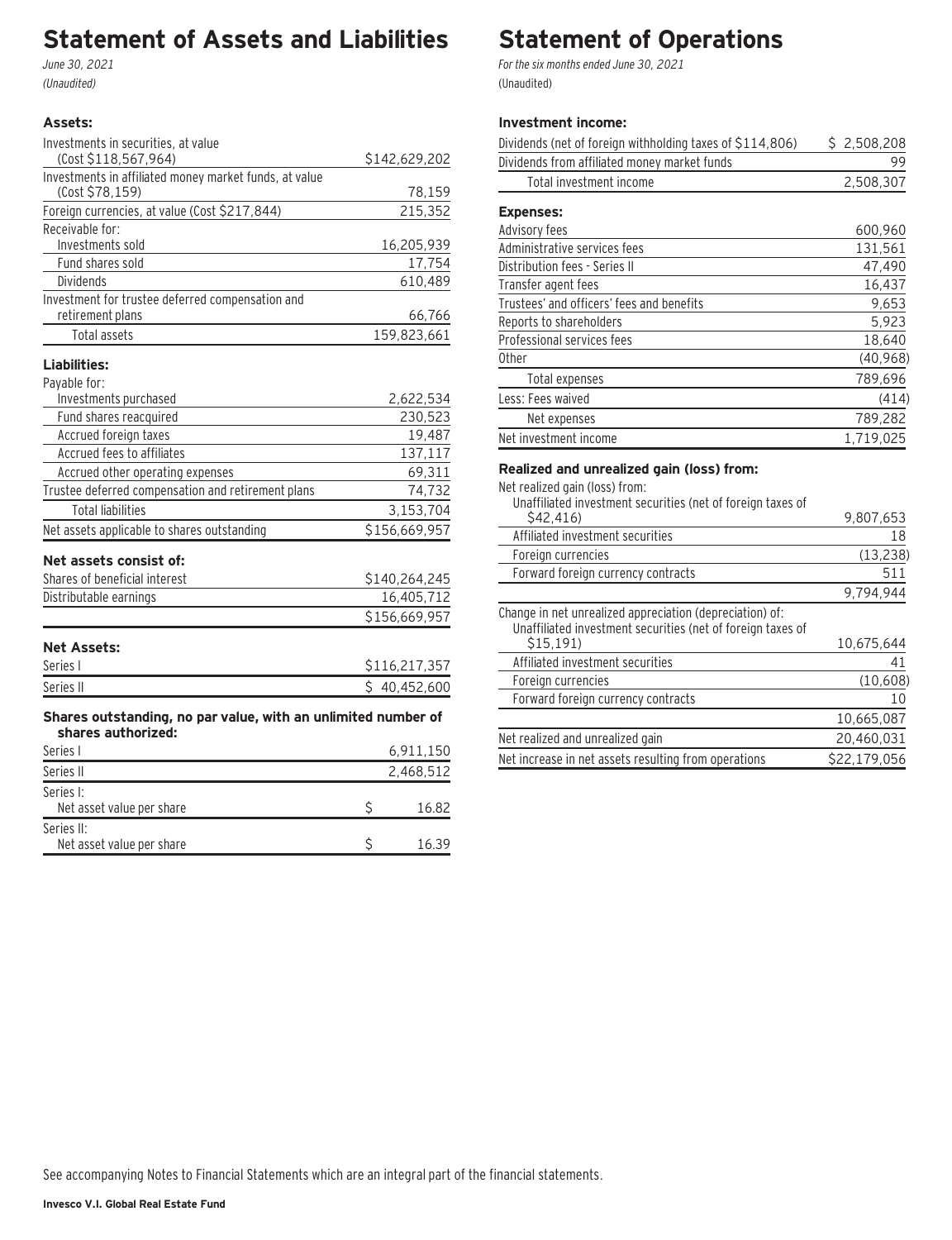# **Statement of Changes in Net Assets**

For the six months ended June 30, 2021 and the year ended December 31, 2020 (Unaudited)

|                                                                         | June 30,<br>2021 | December 31,<br>2020 |
|-------------------------------------------------------------------------|------------------|----------------------|
| <b>Operations:</b>                                                      |                  |                      |
| Net investment income                                                   | Ś.<br>1,719,025  | 2,687,283<br>S.      |
| Net realized gain (loss)                                                | 9,794,944        | (16,808,321)         |
| Change in net unrealized appreciation (depreciation)                    | 10,665,087       | (10, 464, 307)       |
| Net increase (decrease) in net assets resulting from operations         | 22,179,056       | (24, 585, 345)       |
| Distributions to shareholders from distributable earnings:              |                  |                      |
| Series I                                                                |                  | (9, 161, 706)        |
| Series II                                                               |                  | (1,846,585)          |
| Total distributions from distributable earnings                         |                  | (11,008,291)         |
| <b>Share transactions-net:</b>                                          |                  |                      |
| Series I                                                                | (19,897,178)     | (4,013,664)          |
| Series II                                                               | 163,131          | (1,655,429)          |
| Net increase (decrease) in net assets resulting from share transactions | (19, 734, 047)   | (5,669,093)          |
| Net increase (decrease) in net assets                                   | 2,445,009        | (41, 262, 729)       |
| Net assets:                                                             |                  |                      |
| Beginning of period                                                     | 154,224,948      | 195,487,677          |
| End of period                                                           | \$156,669,957    | \$154,224,948        |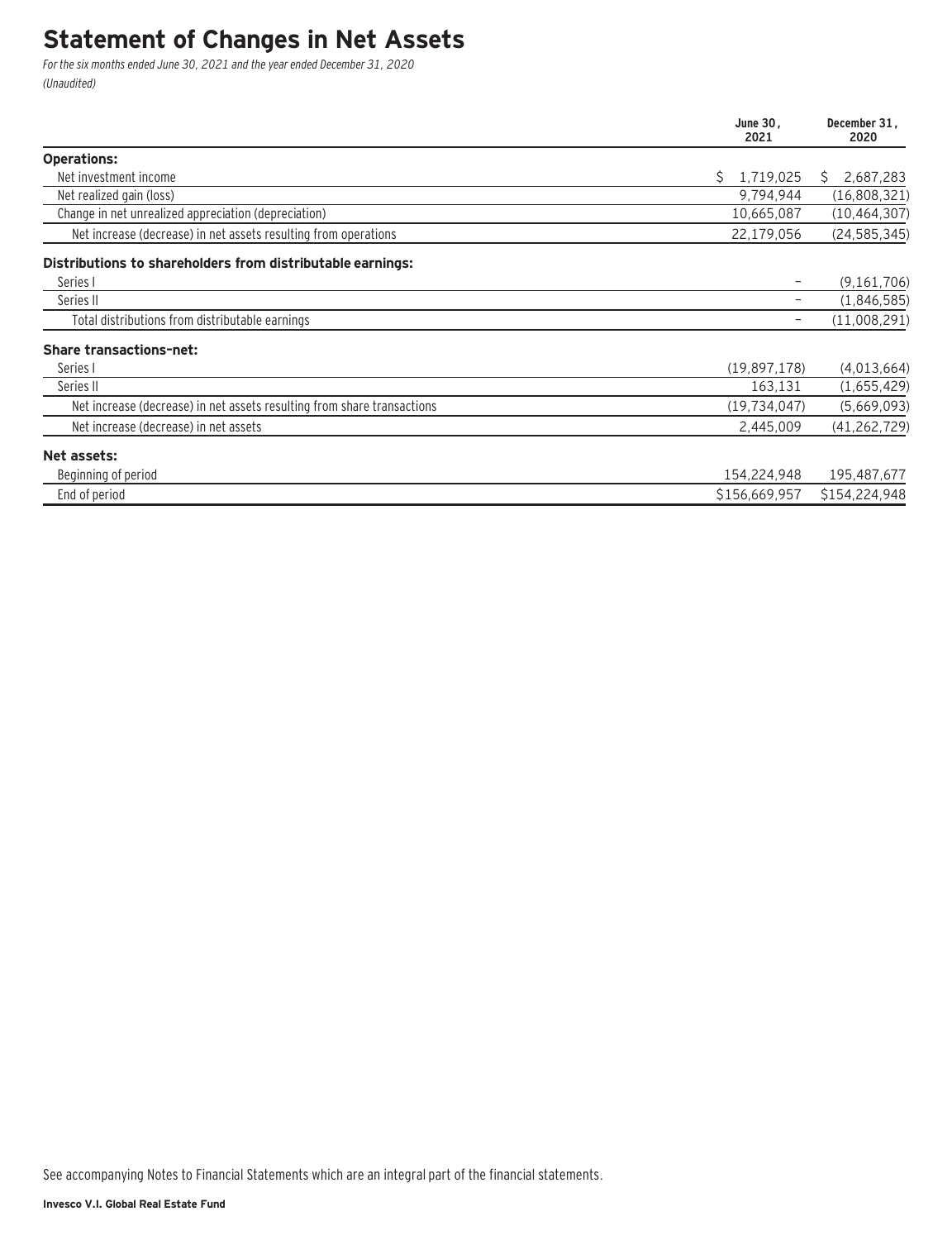# **Financial Highlights**

#### (Unaudited)

The following schedule presents financial highlights for a share of the Fund outstanding throughout the periods indicated.

|                           | Net asset<br>value,<br>beginning<br>of period | <b>Net</b><br>investment<br>income <sup>(a)</sup> | Net gains<br>(losses)<br>on securities<br>(both<br>realized and<br>unrealized) | Total from<br>investment<br>operations | <b>Dividends</b><br>from net<br>investment<br>income | <b>Distributions</b><br>from net<br>realized<br>gains | Total<br>distributions         | Net asset<br>value, end<br>of period | Total<br>return <sup>(b)</sup> | Net assets,<br>end of period<br>(000's omitted) | Ratio of<br>expenses<br>to average<br>net assets<br>with fee waivers<br>and/or<br>expenses<br>absorbed | Ratio of<br>expenses<br>to average net<br>assets without<br>fee waivers<br>and/or<br>expenses<br>absorbed | Ratio of net<br>investment<br>income<br>to average<br>net assets | Portfolio<br>turnover <sup>(c)</sup> |
|---------------------------|-----------------------------------------------|---------------------------------------------------|--------------------------------------------------------------------------------|----------------------------------------|------------------------------------------------------|-------------------------------------------------------|--------------------------------|--------------------------------------|--------------------------------|-------------------------------------------------|--------------------------------------------------------------------------------------------------------|-----------------------------------------------------------------------------------------------------------|------------------------------------------------------------------|--------------------------------------|
| Series I                  |                                               |                                                   |                                                                                |                                        |                                                      |                                                       |                                |                                      |                                |                                                 |                                                                                                        |                                                                                                           |                                                                  |                                      |
| Six months ended 06/30/21 | \$14.69                                       | \$0.17                                            | \$1.96                                                                         | \$2.13                                 | Ś.<br>$\overline{\phantom{a}}$                       |                                                       | \$<br>$\overline{\phantom{a}}$ | \$16.82                              | 14.50%                         | \$116.217                                       | $0.93\%$ <sup>(d)</sup>                                                                                | $0.93\%$ <sup>(d)</sup>                                                                                   | $2.20\%$ <sup>(d)</sup>                                          | 50%                                  |
| Year ended 12/31/20       | 18.22                                         | 0.28                                              | (2.61)                                                                         | (2.33)                                 | (0.77)                                               | (0.43)                                                | (1.20)                         | 14.69                                | (12.32)                        | 119.114                                         | 1.04                                                                                                   | 1.04                                                                                                      | 1.86                                                             | 154                                  |
| Year ended 12/31/19       | 15.52                                         | 0.39                                              | 3.15                                                                           | 3.54                                   | (0.82)                                               | (0.02)                                                | (0.84)                         | 18.22                                | 23.00                          | 150,255                                         | 1.04                                                                                                   | 1.04                                                                                                      | 2.22                                                             | 61                                   |
| Year ended 12/31/18       | 17.38                                         | 0.40                                              | (1.41)                                                                         | (1.01)                                 | (0.65)                                               | (0.20)                                                | (0.85)                         | 15.52                                | (6.10)                         | 124,816                                         | 1.01                                                                                                   | 1.01                                                                                                      | 2.38                                                             | 57                                   |
| Year ended 12/31/17       | 16.15                                         | $0.45^{(e)}$                                      | 1.62                                                                           | 2.07                                   | (0.56)                                               | (0.28)                                                | (0.84)                         | 17.38                                | 12.98                          | 158,229                                         | 1.02                                                                                                   | 1.02                                                                                                      | $2.63^{(e)}$                                                     | 50                                   |
| Year ended 12/31/16       | 16.36                                         | 0.30                                              | 0.08                                                                           | 0.38                                   | (0.27)                                               | (0.32)                                                | (0.59)                         | 16.15                                | 2.04                           | 147,382                                         | 1.05                                                                                                   | 1.05                                                                                                      | 1.81                                                             | 66                                   |
| Series II                 |                                               |                                                   |                                                                                |                                        |                                                      |                                                       |                                |                                      |                                |                                                 |                                                                                                        |                                                                                                           |                                                                  |                                      |
| Six months ended 06/30/21 | 14.33                                         | 0.15                                              | 1.91                                                                           | 2.06                                   |                                                      |                                                       | $\overline{\phantom{0}}$       | 16.39                                | 14.38                          | 40,453                                          | $1.18^{(d)}$                                                                                           | 1.18 <sup>(d)</sup>                                                                                       | 1.95 <sup>(d)</sup>                                              | 50                                   |
| Year ended 12/31/20       | 17.78                                         | 0.24                                              | (2.55)                                                                         | (2.31)                                 | (0.71)                                               | (0.43)                                                | (1.14)                         | 14.33                                | (12.56)                        | 35,111                                          | 1.29                                                                                                   | 1.29                                                                                                      | 1.61                                                             | 154                                  |
| Year ended 12/31/19       | 15.03                                         | 0.34                                              | 3.04                                                                           | 3.38                                   | (0.61)                                               | (0.02)                                                | (0.63)                         | 17.78                                | 22.65                          | 45,233                                          | 1.29                                                                                                   | 1.29                                                                                                      | 1.97                                                             | 61                                   |
| Year ended 12/31/18       | 16.86                                         | 0.34                                              | (1.35)                                                                         | (1.01)                                 | (0.62)                                               | (0.20)                                                | (0.82)                         | 15.03                                | (6.33)                         | 26,799                                          | 1.26                                                                                                   | 1.26                                                                                                      | 2.13                                                             | 57                                   |
| Year ended 12/31/17       | 15.69                                         | $0.39^{(e)}$                                      | 1.58                                                                           | 1.97                                   | (0.52)                                               | (0.28)                                                | (0.80)                         | 16.86                                | 12.73                          | 260,083                                         | 1.27                                                                                                   | 1.27                                                                                                      | $2.38^{(e)}$                                                     | 50                                   |
| Year ended 12/31/16       | 15.91                                         | 0.25                                              | 0.08                                                                           | 0.33                                   | (0.23)                                               | (0.32)                                                | (0.55)                         | 15.69                                | 1.82                           | 216,893                                         | 1.30                                                                                                   | 1.30                                                                                                      | 1.56                                                             | 66                                   |

(a) Calculated using average shares outstanding.<br>(b) Includes adjustments in accordance with accounting principles generally accepted in the United States of America and as such, the net asset value for financial reporting the returns based upon those net asset values may differ from the net asset value and returns for shareholder transactions. Total returns are not annualized for periods less than one year, if applicable, and do not reflect

(b) Portfolio turnover is calculated at the fund level and is not annualized for periods less than one year, if applicable.<br>(d) Ratios are annualized and based on average daily net assets (000's omitted) of \$123,277 and \$3 share and the ratio of net investment income to average net assets excluding the significant dividends are \$0.38 and 2.18%, \$0.32 and 1.93% for Series I and Series II shares, respectively.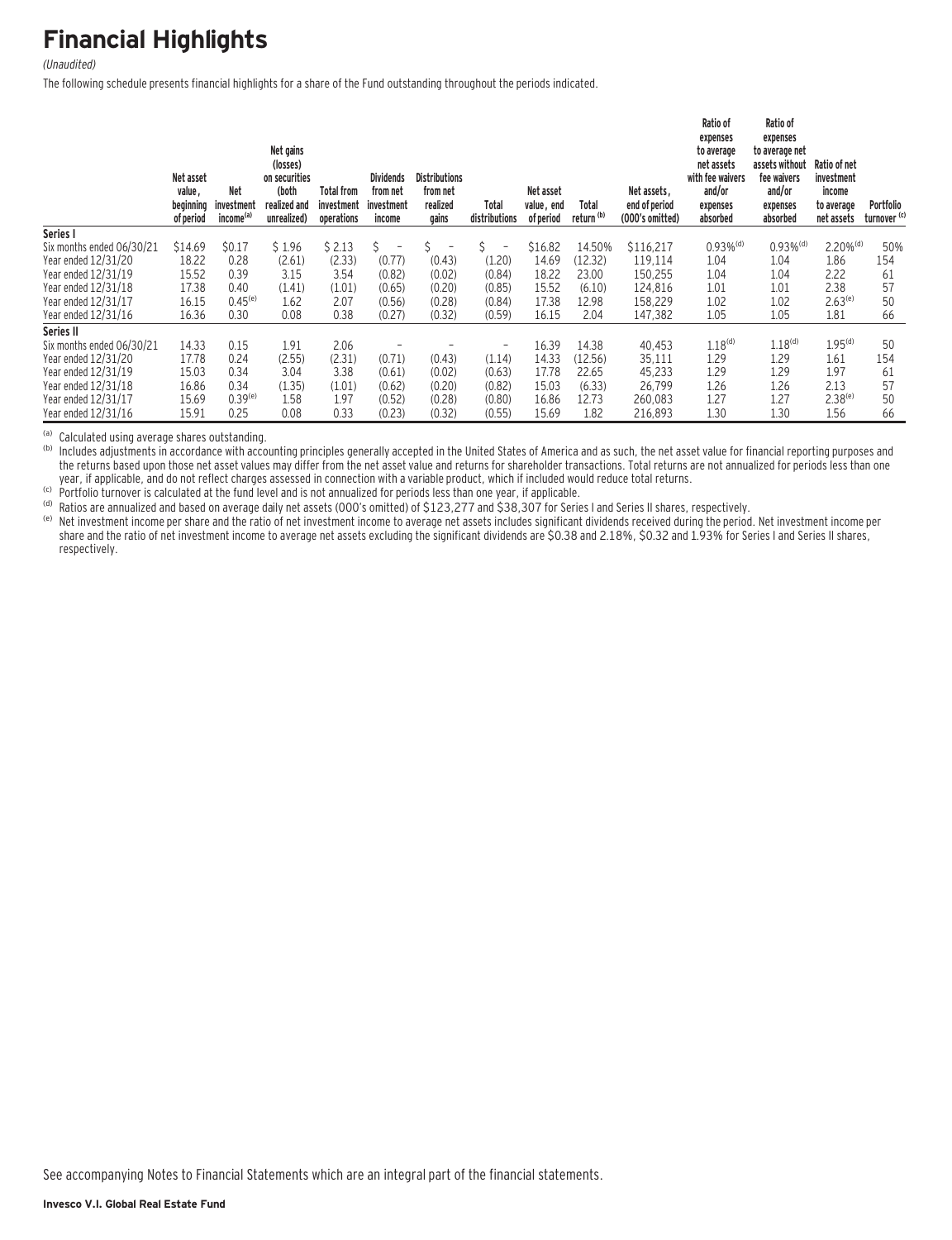# **Notes to Financial Statements**

June 30, 2021 (Unaudited)

#### **NOTE 1—Significant Accounting Policies**

Invesco V.I. Global Real Estate Fund (the "Fund") is a series portfolio of AIM Variable Insurance Funds (Invesco Variable Insurance Funds) (the "Trust"). The Trust is a Delaware statutory trust registered under the Investment Company Act of 1940, as amended (the "1940 Act"), as an open-end series management investment company. Information presented in these financial statements pertains only to the Fund. Matters affecting the Fund or each class will be voted on exclusively by the shareholders of the Fund or each class. Current Securities and Exchange Commission ("SEC") guidance, however, requires participating insurance companies offering separate accounts to vote shares proportionally in accordance with the instructions of the contract owners whose investments are funded by shares of each Fund or class.

The Fund's investment objective is total return through growth of capital and current income.

The Fund currently offers two classes of shares, Series I and Series II, both of which are offered to insurance company separate accounts funding variable annuity contracts and variable life insurance policies ("variable products").

The Fund is an investment company and accordingly follows the investment company accounting and reporting guidance in accordance with Financial Accounting Standards Board Accounting Standards Codification Topic 946, Financial Services – Investment Companies.

The following is a summary of the significant accounting policies followed by the Fund in the preparation of its financial statements.

**A. Security Valuations** — Securities, including restricted securities, are valued according to the following policy.

A security listed or traded on an exchange (except convertible securities) is valued at its last sales price or official closing price as of the close of the customary trading session on the exchange where the security is principally traded, or lacking any sales or official closing price on a particular day, the security may be valued at the closing bid price on that day. Securities traded in the over-the-counter market are valued based on prices furnished by independent pricing services or market makers. When such securities are valued by an independent pricing service they may be considered fair valued. Futures contracts are valued at the final settlement price set by an exchange on which they are principally traded. Listed options are valued at the mean between the last bid and asked prices from the exchange on which they are principally traded. Options not listed on an exchange are valued by an independent source at the mean between the last bid and asked prices. For purposes of determining net asset value ("NAV") per share, futures and option contracts generally are valued 15 minutes after the close of the customary trading session of the New York Stock Exchange ("NYSE").

Investments in open-end and closed-end registered investment companies that do not trade on an exchange are valued at the end-of-day net asset value per share. Investments in open-end and closed-end registered investment companies that trade on an exchange are valued at the last sales price or official closing price as of the close of the customary trading session on the exchange where the security is principally traded.

Debt obligations (including convertible securities) and unlisted equities are fair valued using an evaluated quote provided by an independent pricing service. Evaluated quotes provided by the pricing service may be determined without exclusive reliance on quoted prices, and may reflect appropriate factors such as institution-size trading in similar groups of securities, developments related to specific securities, dividend rate (for unlisted equities), yield (for debt obligations), quality, type of issue, coupon rate (for debt obligations), maturity (for debt obligations), individual trading characteristics and other market data. Pricing services generally value debt obligations assuming orderly transactions of institutional round lot size, but a fund may hold or transact in the same securities in smaller, odd lot sizes. Odd lots often trade at lower prices than institutional round lots. Debt obligations are subject to interest rate and credit risks. In addition, all debt obligations involve some risk of default with respect to interest and/or principal payments.

Foreign securities' (including foreign exchange contracts) prices are converted into U.S. dollar amounts using the applicable exchange rates as of the close of the NYSE. If market quotations are available and reliable for foreign exchange-traded equity securities, the securities will be valued at the market quotations. Because trading hours for certain foreign securities end before the close of the NYSE, closing market quotations may become unreliable. If between the time trading ends on a particular security and the close of the customary trading session on the NYSE, events occur that the investment adviser determines are significant and make the closing price unreliable, the Fund may fair value the security. If the event is likely to have affected the closing price of the security, the security will be valued at fair value in good faith using procedures approved by the Board of Trustees. Adjustments to closing prices to reflect fair value may also be based on a screening process of an independent pricing service to indicate the degree of certainty, based on historical data, that the closing price in the principal market where a foreign security trades is not the current value as of the close of the NYSE. Foreign securities' prices meeting the approved degree of certainty that the price is not reflective of current value will be priced at the indication of fair value from the independent pricing service. Multiple factors may be considered by the independent pricing service in determining adjustments to reflect fair value and may include information relating to sector indices, American Depositary Receipts and domestic and foreign index futures. Foreign securities may have additional risks including exchange rate changes, potential for sharply devalued currencies and high inflation, political and economic upheaval, the relative lack of issuer information, relatively low market liquidity and the potential lack of strict financial and accounting controls and standards.

Securities for which market prices are not provided by any of the above methods may be valued based upon quotes furnished by independent sources. The last bid price may be used to value equity securities. The mean between the last bid and asked prices is used to value debt obligations, including corporate loans.

Securities for which market quotations are not readily available or became unreliable are valued at fair value as determined in good faith by or under the supervision of the Trust's officers following procedures approved by the Board of Trustees. Issuer specific events, market trends, bid/asked quotes of brokers and information providers and other market data may be reviewed in the course of making a good faith determination of a security's fair value.

The Fund may invest in securities that are subject to interest rate risk, meaning the risk that the prices will generally fall as interest rates rise and, conversely, the prices will generally rise as interest rates fall. Specific securities differ in their sensitivity to changes in interest rates depending on their individual characteristics. Changes in interest rates may result in increased market volatility, which may affect the value and/or liquidity of certain Fund investments.

Valuations change in response to many factors including the historical and prospective earnings of the issuer, the value of the issuer's assets, general market conditions which are not specifically related to the particular issuer, such as real or perceived adverse economic conditions, changes in the general outlook for revenues or corporate earnings, changes in interest or currency rates, regional or global instability, natural or environmental disasters, widespread disease or other public health issues, war, acts of terrorism or adverse investor sentiment generally and market liquidity. Because of the inherent uncertainties of valuation, the values reflected in the financial statements may materially differ from the value received upon actual sale of those investments.

**B. Securities Transactions and Investment Income** - Securities transactions are accounted for on a trade date basis. Realized gains or losses on sales are computed on the basis of specific identification of the securities sold. Interest income (net of withholding tax, if any) is recorded on an accrual basis from settlement date and includes coupon interest and amortization of premium and accretion of discount on debt securities as applicable. Dividend income (net of withholding tax, if any) is recorded on the ex-dividend date.

The Fund may periodically participate in litigation related to Fund investments. As such, the Fund may receive proceeds from litigation settlements. Any proceeds received are included in the Statement of Operations as realized gain (loss) for investments no longer held and as unrealized gain (loss) for investments still held.

Brokerage commissions and mark ups are considered transaction costs and are recorded as an increase to the cost basis of securities purchased and/or a reduction of proceeds on a sale of securities. Such transaction costs are included in the determination of net realized and unrealized gain (loss) from investment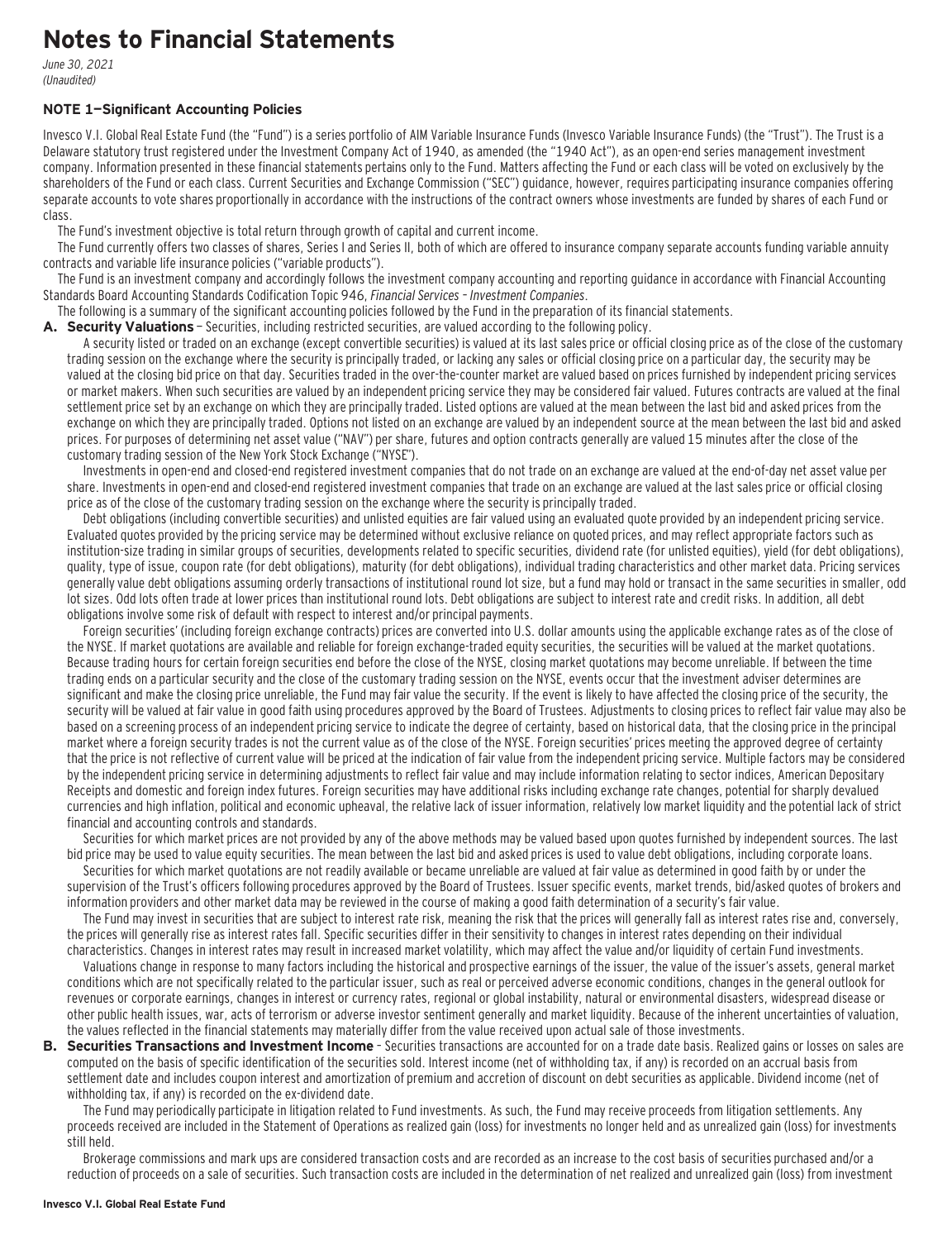securities reported in the Statement of Operations and the Statement of Changes in Net Assets and the net realized and unrealized gains (losses) on securities per share in the Financial Highlights. Transaction costs are included in the calculation of the Fund's net asset value and, accordingly, they reduce the Fund's total returns. These transaction costs are not considered operating expenses and are not reflected in net investment income reported in the Statement of Operations and the Statement of Changes in Net Assets, or the net investment income per share and the ratios of expenses and net investment income reported in the Financial Highlights, nor are they limited by any expense limitation arrangements between the Fund and the investment adviser.

The Fund allocates income and realized and unrealized capital gains and losses to a class based on the relative net assets of each class.

The Fund recharacterizes distributions received from REIT investments based on information provided by the REIT into the following categories: ordinary income, long-term and short-term capital gains, and return of capital. If information is not available on a timely basis from the REIT, the recharacterization will be based on available information which may include the previous year's allocation. If new or additional information becomes available from the REIT at a later date, a recharacterization will be made in the following year. The Fund records as dividend income the amount recharacterized as ordinary income and as realized gain the amount recharacterized as capital gain in the Statement of Operations, and the amount recharacterized as return of capital as a reduction of the cost of the related investment. These recharacterizations are reflected in the accompanying financial statements.

- **C. Country Determination**  For the purposes of making investment selection decisions and presentation in the Schedule of Investments, the investment adviser may determine the country in which an issuer is located and/or credit risk exposure based on various factors. These factors include the laws of the country under which the issuer is organized, where the issuer maintains a principal office, the country in which the issuer derives 50% or more of its total revenues and the country that has the primary market for the issuer's securities, as well as other criteria. Among the other criteria that may be evaluated for making this determination are the country in which the issuer maintains 50% or more of its assets, the type of security, financial guarantees and enhancements, the nature of the collateral and the sponsor organization. Country of issuer and/or credit risk exposure has been determined to be the United States of America, unless otherwise noted.
- **D. Distributions**  Distributions from net investment income and net realized capital gain, if any, are generally declared and paid to separate accounts of participating insurance companies annually and recorded on the ex-dividend date.
- **E. Federal Income Taxes** The Fund intends to comply with the requirements of Subchapter M of the Internal Revenue Code of 1986, as amended (the "Internal Revenue Code"), necessary to qualify as a regulated investment company and to distribute substantially all of the Fund's taxable earnings to shareholders. As such, the Fund will not be subject to federal income taxes on otherwise taxable income (including net realized capital gain) that is distributed to shareholders. Therefore, no provision for federal income taxes is recorded in the financial statements.

The Fund recognizes the tax benefits of uncertain tax positions only when the position is more likely than not to be sustained. Management has analyzed the Fund's uncertain tax positions and concluded that no liability for unrecognized tax benefits should be recorded related to uncertain tax positions. Management is not aware of any tax positions for which it is reasonably possible that the total amounts of unrecognized tax benefits will change materially in the next 12 months. The Fund files tax returns in the U.S. Federal jurisdiction and certain other jurisdictions. Generally, the Fund is subject to examinations by such taxing authorities for up to three years after the filing of the return for the tax period.

- **F. Expenses**  Fees provided for under the Rule 12b-1 plan of a particular class of the Fund and which are directly attributable to that class are charged to the operations of such class. All other expenses are allocated among the classes based on relative net assets.
- **G. Accounting Estimates** The preparation of financial statements in conformity with accounting principles generally accepted in the United States of America ("GAAP") requires management to make estimates and assumptions that affect the reported amounts of assets and liabilities at the date of the financial statements and the reported amounts of revenues and expenses during the reporting period including estimates and assumptions related to taxation. Actual results could differ from those estimates by a significant amount. In addition, the Fund monitors for material events or transactions that may occur or become known after the period-end date and before the date the financial statements are released to print.
- **H. Indemnifications**  Under the Trust's organizational documents, each Trustee, officer, employee or other agent of the Trust is indemnified against certain liabilities that may arise out of the performance of their duties to the Fund. Additionally, in the normal course of business, the Fund enters into contracts, including the Fund's servicing agreements, that contain a variety of indemnification clauses. The Fund's maximum exposure under these arrangements is unknown as this would involve future claims that may be made against the Fund that have not yet occurred. The risk of material loss as a result of such indemnification claims is considered remote.
- **I. Foreign Currency Translations**  Foreign currency is valued at the close of the NYSE based on quotations posted by banks and major currency dealers. Portfolio securities and other assets and liabilities denominated in foreign currencies are translated into U.S. dollar amounts at the date of valuation. Purchases and sales of portfolio securities (net of foreign taxes withheld on disposition) and income items denominated in foreign currencies are translated into U.S. dollar amounts on the respective dates of such transactions. The Fund does not separately account for the portion of the results of operations resulting from changes in foreign exchange rates on investments and the fluctuations arising from changes in market prices of securities held. The combined results of changes in foreign exchange rates and the fluctuation of market prices on investments (net of estimated foreign tax withholding) are included with the net realized and unrealized gain or loss from investments in the Statement of Operations. Reported net realized foreign currency gains or losses arise from (1) sales of foreign currencies, (2) currency gains or losses realized between the trade and settlement dates on securities transactions, and (3) the difference between the amounts of dividends, interest, and foreign withholding taxes recorded on the Fund's books and the U.S. dollar equivalent of the amounts actually received or paid. Net unrealized foreign currency gains and losses arise from changes in the fair values of assets and liabilities, other than investments in securities at fiscal period end, resulting from changes in exchange rates.

The Fund may invest in foreign securities, which may be subject to foreign taxes on income, gains on investments or currency repatriation, a portion of which may be recoverable. Foreign taxes, if any, are recorded based on the tax regulations and rates that exist in the foreign markets in which the Fund invests and are shown in the Statement of Operations.

**J. Forward Foreign Currency Contracts** — The Fund may engage in foreign currency transactions either on a spot (i.e. for prompt delivery and settlement) basis, or through forward foreign currency contracts, to manage or minimize currency or exchange rate risk.

The Fund may also enter into forward foreign currency contracts for the purchase or sale of a security denominated in a foreign currency in order to "lock in" the U.S. dollar price of that security, or the Fund may also enter into forward foreign currency contracts that do not provide for physical settlement of the two currencies, but instead are settled by a single cash payment calculated as the difference between the agreed upon exchange rate and the spot rate at settlement based upon an agreed upon notional amount (non-deliverable forwards). The Fund will set aside liquid assets in an amount equal to the daily mark-to-market obligation for forward foreign currency contracts.

A forward foreign currency contract is an obligation between two parties ("Counterparties") to purchase or sell a specific currency for an agreed-upon price at a future date. The use of forward foreign currency contracts does not eliminate fluctuations in the price of the underlying securities the Fund owns or intends to acquire but establishes a rate of exchange in advance. Fluctuations in the value of these contracts are measured by the difference in the contract date and reporting date exchange rates and are recorded as unrealized appreciation (depreciation) until the contracts are closed. When the contracts are closed, realized gains (losses) are recorded. Realized and unrealized gains (losses) on the contracts are included in the Statement of Operations. The primary risks associated with forward foreign currency contracts include failure of the Counterparty to meet the terms of the contract and the value of the foreign currency changing unfavorably. These risks may be in excess of the amounts reflected in the Statement of Assets and Liabilities.

**K. COVID-19 Risk** - The COVID-19 strain of coronavirus has resulted in instances of market closures and dislocations, extreme volatility, liquidity constraints and increased trading costs. Efforts to contain its spread have resulted in travel restrictions, disruptions of healthcare systems, business operations and supply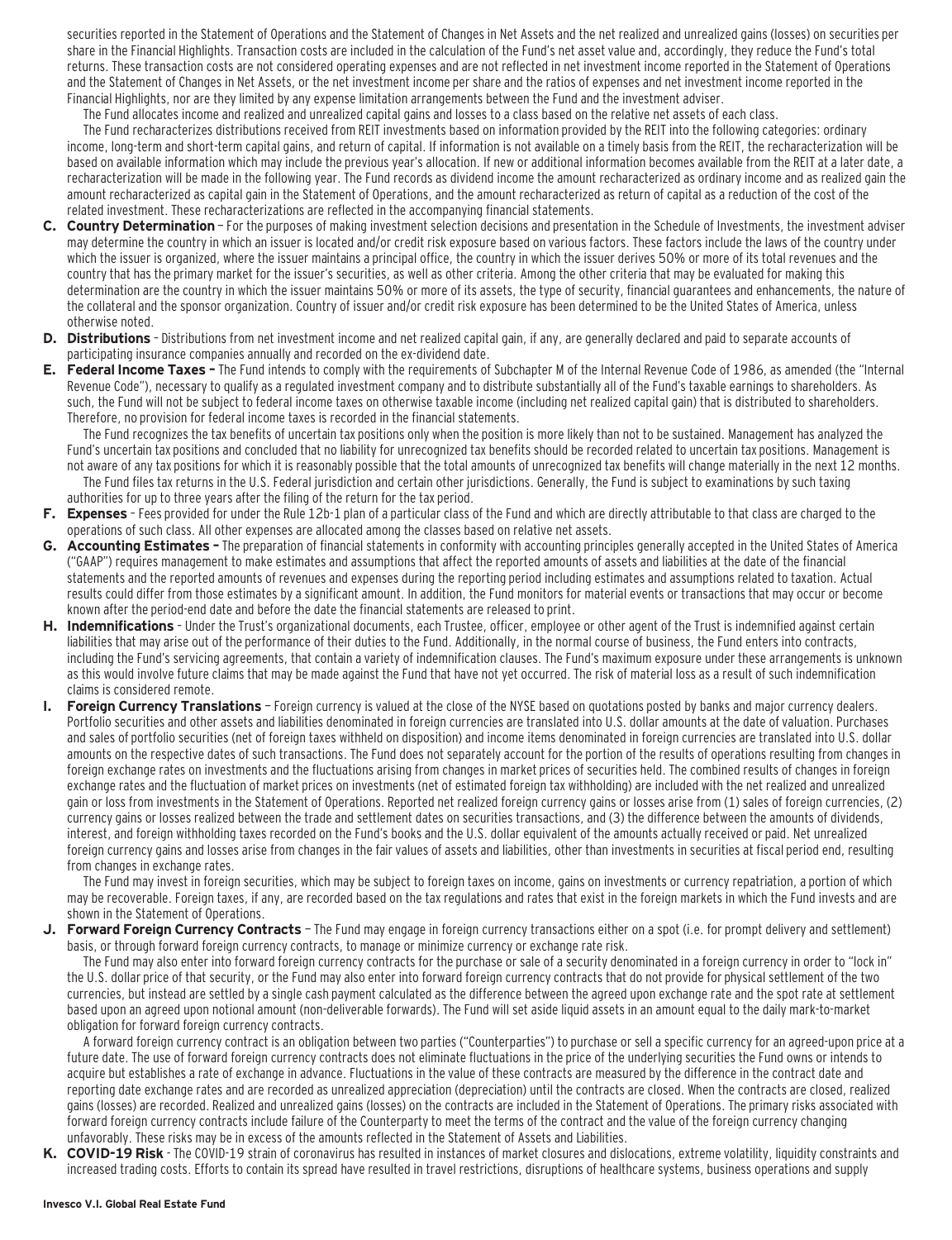chains, layoffs, lower consumer demand, and defaults, among other significant economic impacts that have disrupted global economic activity across many industries. Such economic impacts may exacerbate other pre-existing political, social and economic risks locally or globally.

- The ongoing effects of COVID-19 are unpredictable and may result in significant and prolonged effects on the Fund's performance.
- **Other Risks** The Fund's investments are concentrated in a comparatively narrow segment of the economy. Consequently, the Fund may tend to be more volatile than other mutual funds, and the value of the Fund's investments may tend to rise and fall more rapidly.

Because the Fund concentrates its assets in the real estate industry, an investment in the Fund will be closely linked to the performance of the real estate markets. Property values may fall due to increasing vacancies or declining rents resulting from economic, legal, cultural or technological developments.

#### **NOTE 2—Advisory Fees and Other Fees Paid to Affiliates**

The Trust has entered into a master investment advisory agreement with Invesco Advisers, Inc. (the "Adviser" or "Invesco"). Under the terms of the investment advisory agreement, the Fund accrues daily and pays monthly an advisory fee to the Adviser based on the annual rate of the Fund's average daily net assets as follows:

| <b>Average Daily Net Assets</b> | Rate   |
|---------------------------------|--------|
| First \$250 million             | 0.750% |
| Next \$250 million              | 0.740% |
| Next \$500 million              | 0.730% |
| Next \$1.5 billion              | 0.720% |
| Next \$2.5 billion              | 0.710% |
| Next \$2.5 billion              | 0.700% |
| Next \$2.5 billion              | 0.690% |
| Over \$10 billion               | 0.680% |

For the six months ended June 30, 2021, the effective advisory fee rate incurred by the Fund was 0.75%.

Under the terms of a master sub-advisory agreement between the Adviser and each of Invesco Asset Management Deutschland GmbH, Invesco Asset Management Limited, Invesco Asset Management (Japan) Limited, Invesco Hong Kong Limited, Invesco Senior Secured Management, Inc. and Invesco Canada Ltd. and separate sub-advisory agreements with Invesco Capital Management LLC and Invesco Asset Management (India) Private Limited (collectively, the "Affiliated Sub-Advisers") the Adviser, not the Fund, will pay 40% of the fees paid to the Adviser to any such Affiliated Sub-Adviser(s) that provide(s) discretionary investment management services to the Fund based on the percentage of assets allocated to such Affiliated Sub-Adviser(s).

The Adviser has contractually agreed, through at least June 30, 2022, to waive advisory fees and/or reimburse expenses of all shares to the extent necessary to limit total annual fund operating expenses after fee waiver and/or expense reimbursement (excluding certain items discussed below) of Series I shares to 2.00% and Series II shares to 2.25% of the Fund's average daily net assets (the "expense limits"). In determining the Adviser's obligation to waive advisory fees and/or reimburse expenses, the following expenses are not taken into account, and could cause the total annual fund operating expenses after fee waiver and/or expense reimbursement to exceed the numbers reflected above: (1) interest; (2) taxes; (3) dividend expense on short sales; (4) extraordinary or non-routine items, including litigation expenses; and (5) expenses that the Fund has incurred but did not actually pay because of an expense offset arrangement. Unless Invesco continues the fee waiver agreement, it will terminate on June 30, 2022. During its term, the fee waiver agreement cannot be terminated or amended to increase the expense limits or reduce the advisory fee waiver without approval of the Board of Trustees. The Adviser did not waive fees and/or reimburse expenses during the period under these expense limits.

Further, the Adviser has contractually agreed, through at least June 30, 2023, to waive the advisory fee payable by the Fund in an amount equal to 100% of the net advisory fees the Adviser receives from the affiliated money market funds on investments by the Fund of uninvested cash in such affiliated money market funds. For the six months ended June 30, 2021, the Adviser waived advisory fees of \$414.

The Trust has entered into a master administrative services agreement with Invesco pursuant to which the Fund has agreed to pay Invesco a fee for costs incurred in providing accounting services and fund administrative services to the Fund and to reimburse Invesco for fees paid to insurance companies that have agreed to provide certain administrative services to the Fund. These administrative services provided by the insurance companies may include, among other things: maintenance of master accounts with the Fund; tracking, recording and transmitting net purchase and redemption orders for Fund shares; maintaining and preserving records related to the purchase, redemption and other account activity of variable product owners; distributing copies of Fund documents such as prospectuses, proxy materials and periodic reports, to variable product owners, and responding to inquiries from variable product owners about the Fund. Pursuant to such agreement, for the six months ended June 30, 2021, Invesco was paid \$11,369 for accounting and fund administrative services and was reimbursed \$120,192 for fees paid to insurance companies. Invesco has entered into a sub-administration agreement whereby State Street Bank and Trust Company ("SSB") serves as fund accountant and provides certain administrative services to the Fund. Pursuant to a custody agreement with the Trust on behalf of the Fund, SSB also serves as the Fund's custodian.

The Trust has entered into a transfer agency and service agreement with Invesco Investment Services, Inc. ("IIS") pursuant to which the Fund has agreed to pay IIS a fee for providing transfer agency and shareholder services to the Fund and reimburse IIS for certain expenses incurred by IIS in the course of providing such services. For the six months ended June 30, 2021, expenses incurred under the agreement are shown in the Statement of Operations as Transfer agent fees.

The Trust has entered into a master distribution agreement with Invesco Distributors, Inc. ("IDI") to serve as the distributor for the Fund. The Trust has adopted a plan pursuant to Rule 12b-1 under the 1940 Act with respect to the Fund's Series II shares (the "Plan"). The Fund, pursuant to the Plan, pays IDI compensation at the annual rate of 0.25% of the Fund's average daily net assets of Series II shares. The fees are accrued daily and paid monthly. Of the Plan payments, up to 0.25% of the average daily net assets of the Series II shares may be paid to insurance companies who furnish continuing personal shareholder services to customers who purchase and own Series II shares of the Fund. For the six months ended June 30, 2021, expenses incurred under the Plan are detailed in the Statement of Operations as Distribution fees.

Certain officers and trustees of the Trust are officers and directors of the Adviser, IIS and/or IDI.

#### **NOTE 3—Additional Valuation Information**

GAAP defines fair value as the price that would be received to sell an asset or paid to transfer a liability in an orderly transaction between market participants at the measurement date, under current market conditions. GAAP establishes a hierarchy that prioritizes the inputs to valuation methods, giving the highest priority to readily available unadjusted quoted prices in an active market for identical assets (Level 1) and the lowest priority to significant unobservable inputs (Level 3), generally when market prices are not readily available or are unreliable. Based on the valuation inputs, the securities or other investments are tiered into one of three levels. Changes in valuation methods may result in transfers in or out of an investment's assigned level:

- Level 1 Prices are determined using quoted prices in an active market for identical assets.
- Level 2 Prices are determined using other significant observable inputs. Observable inputs are inputs that other market participants may use in pricing a security. These may include quoted prices for similar securities, interest rates, prepayment speeds, credit risk, yield curves, loss severities, default rates, discount rates, volatilities and others.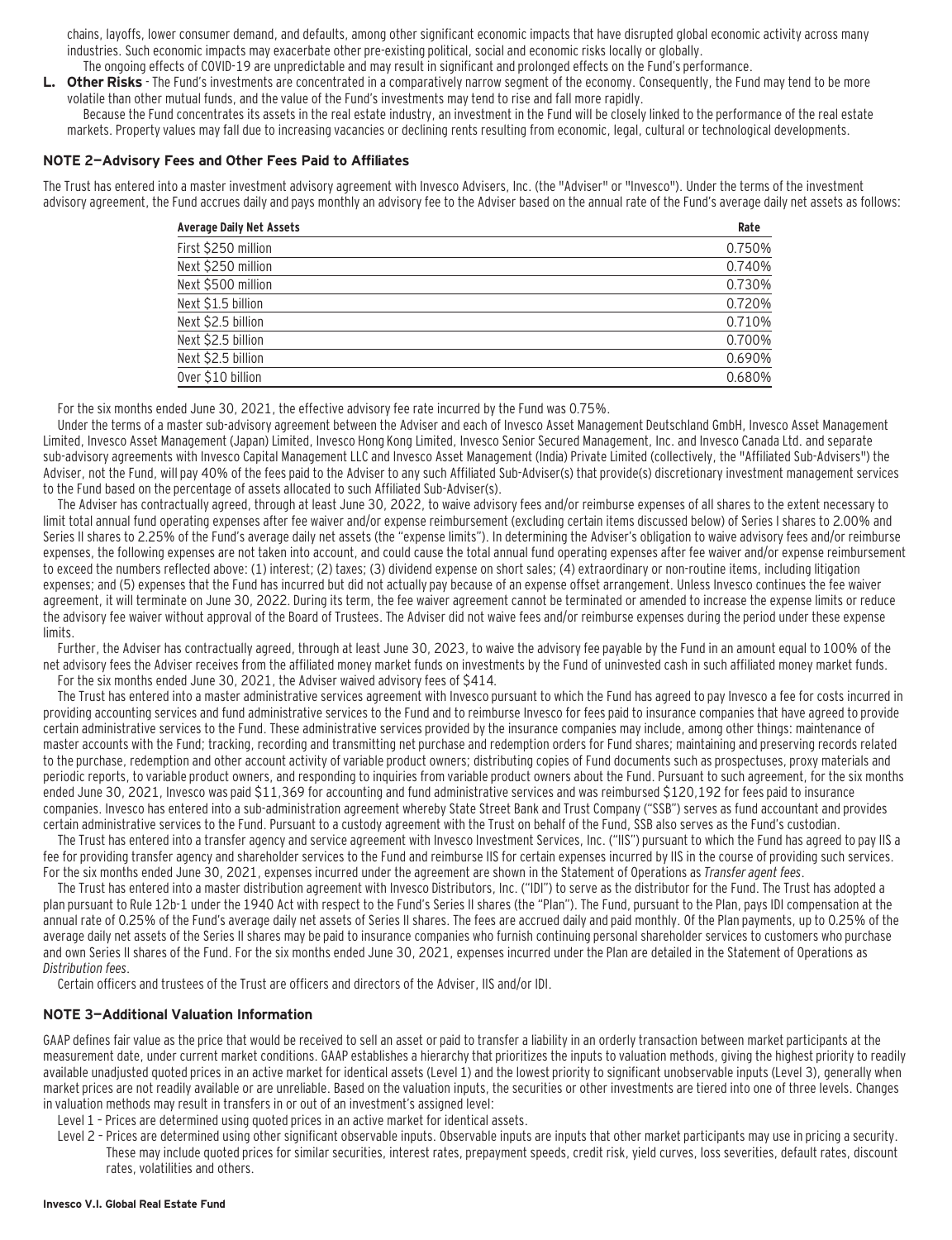Level 3 – Prices are determined using significant unobservable inputs. In situations where quoted prices or observable inputs are unavailable (for example, when there is little or no market activity for an investment at the end of the period), unobservable inputs may be used. Unobservable inputs reflect the Fund's own assumptions about the factors market participants would use in determining fair value of the securities or instruments and would be based on the best available information.

The following is a summary of the tiered valuation input levels, as of June 30, 2021. The level assigned to the securities valuations may not be an indication of the risk or liquidity associated with investing in those securities. Because of the inherent uncertainties of valuation, the values reflected in the financial statements may materially differ from the value received upon actual sale of those investments.

|                                  | Level 1                        | Level <sub>2</sub>       | Level 3                  | <b>Total</b>   |
|----------------------------------|--------------------------------|--------------------------|--------------------------|----------------|
| <b>Investments in Securities</b> |                                |                          |                          |                |
| Australia                        | \$<br>$\overline{\phantom{m}}$ | \$3,914,026              | $\zeta$ -                | Ś<br>3,914,026 |
| Belgium                          | -                              | 1,551,989                | $\qquad \qquad -$        | 1,551,989      |
| Canada                           | 4,015,457                      |                          | $\overline{\phantom{0}}$ | 4,015,457      |
| China                            | -                              | 570,973                  | $\overline{\phantom{0}}$ | 570,973        |
| France                           | -                              | 2,445,600                | $\overline{\phantom{m}}$ | 2,445,600      |
| Germany                          | -                              | 7,308,679                | $\qquad \qquad -$        | 7,308,679      |
| Hong Kong                        | 3,847,475                      | 5,051,476                | $\overline{\phantom{m}}$ | 8,898,951      |
| Indonesia                        |                                | 190,035                  | $\overline{\phantom{m}}$ | 190,035        |
| Italy                            | -                              | 766,847                  | $\overline{\phantom{m}}$ | 766,847        |
| Japan                            | -                              | 15,478,494               | $\qquad \qquad -$        | 15,478,494     |
| Malta                            | -                              |                          | 2                        | 2              |
| Philippines                      | -                              | 489,212                  | $\qquad \qquad -$        | 489,212        |
| Singapore                        | -                              | 3,993,480                | $\qquad \qquad -$        | 3,993,480      |
| Spain                            | $\overline{\phantom{m}}$       | 2,977,018                | $\overline{\phantom{m}}$ | 2,977,018      |
| Sweden                           | -                              | 3,180,504                | $\overline{\phantom{m}}$ | 3,180,504      |
| United Kingdom                   | -                              | 5,087,266                | $\overline{\phantom{m}}$ | 5,087,266      |
| <b>United States</b>             | 81,760,669                     | $\overline{\phantom{m}}$ | $\qquad \qquad -$        | 81,760,669     |
| Money Market Funds               | 78,159                         | -                        | $\overline{\phantom{0}}$ | 78,159         |
| <b>Total Investments</b>         | \$89,701,760                   | \$53,005,599             | \$2                      | \$142,707,361  |

### **NOTE 4—Derivative Investments**

The Fund may enter into an International Swaps and Derivatives Association Master Agreement ("ISDA Master Agreement") under which a fund may trade OTC derivatives. An OTC transaction entered into under an ISDA Master Agreement typically involves a collateral posting arrangement, payment netting provisions and close-out netting provisions. These netting provisions allow for reduction of credit risk through netting of contractual obligations. The enforceability of the netting provisions of the ISDA Master Agreement depends on the governing law of the ISDA Master Agreement, among other factors.

For financial reporting purposes, the Fund does not offset OTC derivative assets or liabilities that are subject to ISDA Master Agreements in the Statement of Assets and Liabilities.

### **Effect of Derivative Investments for the six months ended June 30, 2021**

The table below summarizes the gains (losses) on derivative investments, detailed by primary risk exposure, recognized in earnings during the period:

|                                                                              | <b>Location of Gain on</b><br><b>Statement of Operations</b> |
|------------------------------------------------------------------------------|--------------------------------------------------------------|
|                                                                              | Currency<br>Risk                                             |
| Realized Gain:<br>Forward foreign currency contracts                         | \$511                                                        |
| Change in Net Unrealized Appreciation:<br>Forward foreign currency contracts | 10                                                           |
| Total                                                                        | \$521                                                        |

The table below summarizes the average notional value of derivatives held during the period.

|                        | Forward<br><b>Foreign Currency</b><br><b>Contracts</b> |
|------------------------|--------------------------------------------------------|
| Average notional value | \$69,904                                               |

### **NOTE 5—Trustees' and Officers' Fees and Benefits**

Trustees' and Officers' Fees and Benefits include amounts accrued by the Fund to pay remuneration to certain Trustees and Officers of the Fund. Trustees have the option to defer compensation payable by the Fund, and Trustees' and Officers' Fees and Benefits also include amounts accrued by the Fund to fund such deferred compensation amounts. Those Trustees who defer compensation have the option to select various Invesco Funds in which their deferral accounts shall be deemed to be invested. Finally, certain current Trustees were eligible to participate in a retirement plan that provided for benefits to be paid upon retirement to Trustees over a period of time based on the number of years of service. The Fund may have certain former Trustees who also participate in a retirement plan and receive benefits under such plan. Trustees' and Officers' Fees and Benefits include amounts accrued by the Fund to fund such retirement benefits. Obligations under the deferred compensation and retirement plans represent unsecured claims against the general assets of the Fund.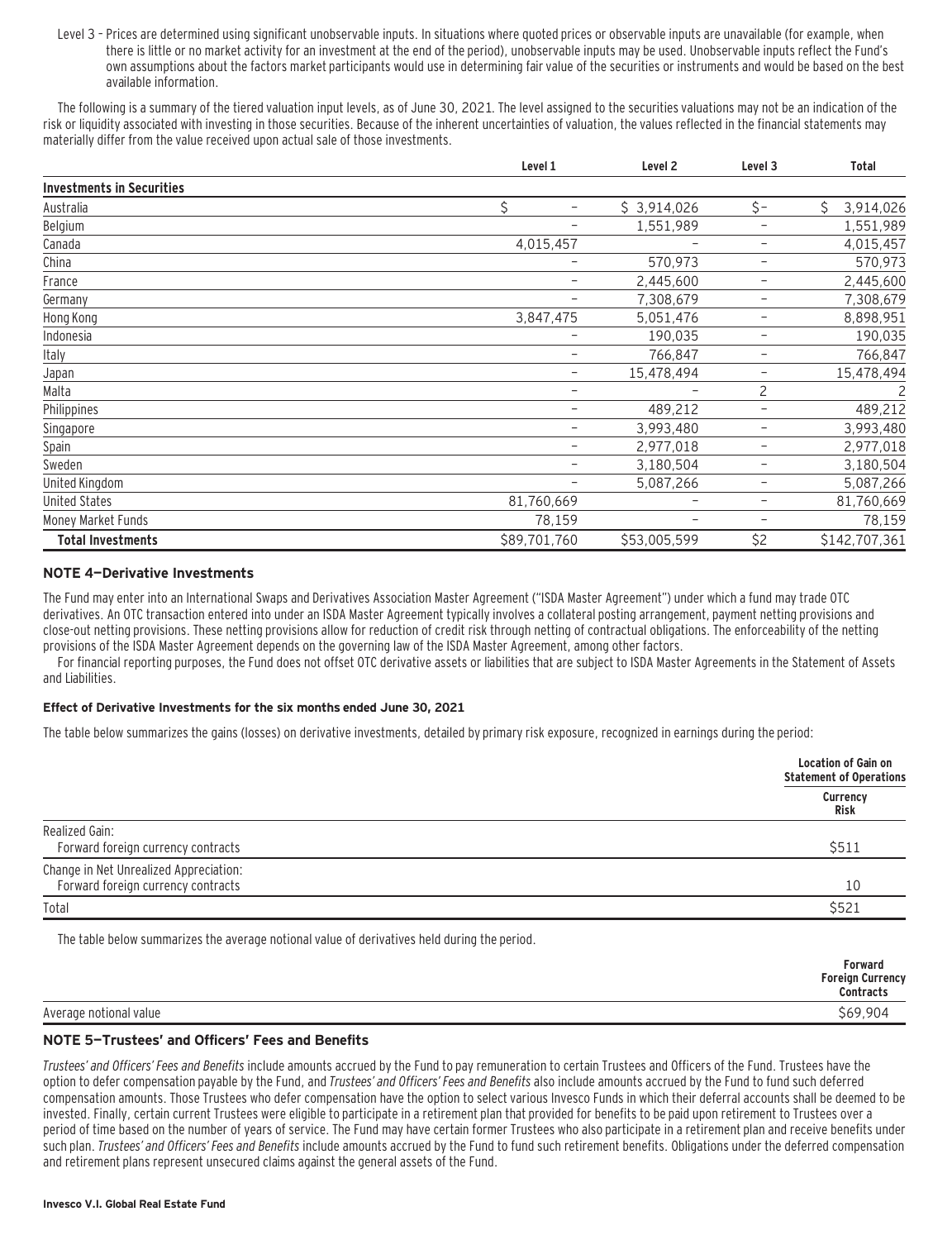### **NOTE 6—Cash Balances**

The Fund is permitted to temporarily carry a negative or overdrawn balance in its account with SSB, the custodian bank. Such balances, if any at period-end, are shown in the Statement of Assets and Liabilities under the payable caption Amount due custodian. To compensate the custodian bank for such overdrafts, the overdrawn Fund may either (1) leave funds as a compensating balance in the account so the custodian bank can be compensated by earning the additional interest; or (2) compensate by paying the custodian bank at a rate agreed upon by the custodian bank and Invesco, not to exceed the contractually agreed upon rate. The Fund may not purchase additional securities when any borrowings from banks or broker-dealers exceed 5% of the Fund's total assets, or when any borrowings from an Invesco Fund are outstanding.

### **NOTE 7—Tax Information**

The amount and character of income and gains to be distributed are determined in accordance with income tax regulations, which may differ from GAAP. Reclassifications are made to the Fund's capital accounts to reflect income and gains available for distribution (or available capital loss carryforward) under income tax regulations. The tax character of distributions paid during the year and the tax components of net assets will be reported at the Fund's fiscal year-end.

Capital loss carryforward is calculated and reported as of a specific date. Results of transactions and other activity after that date may affect the amount of capital loss carryforward actually available for the Fund to utilize. The ability to utilize capital loss carryforwards in the future may be limited under the Internal Revenue Code and related regulations based on the results of future transactions.

The Fund had a capital loss carryforward as of December 31, 2020, as follows:

#### **Capital Loss Carryforward\***

| <b>Expiration</b>                             | Term<br>Shor                    | Long-<br>Term<br>the contract of the contract of    | Total              |
|-----------------------------------------------|---------------------------------|-----------------------------------------------------|--------------------|
| Not<br><b>AVBILATION</b><br>.<br>dliul<br>CAU | $\epsilon$<br>Ü6<br>,36°<br>. . | $- - -$<br>$\sim$ $\sim$ $\sim$<br>. .<br>. u , u u | . OC<br>YUC<br>. . |

Capital loss carryforward is reduced for limitations, if any, to the extent required by the Internal Revenue Code and may be further limited depending upon a variety of factors, including the realization of net unrealized gains or losses as of the date of any reorganization.

#### **NOTE 8—Investment Transactions**

The aggregate amount of investment securities (other than short-term securities, U.S. Government obligations and money market funds, if any) purchased and sold by the Fund during the six months ended June 30, 2021 was \$78,781,981 and \$109,040,909, respectively. Cost of investments, including any derivatives, on a tax basis includes the adjustments for financial reporting purposes as of the most recently completed federal income tax reporting period-end.

#### **Unrealized Appreciation (Depreciation) of Investments on a Tax Basis**

| Aggregate unrealized appreciation of investments   |                       |
|----------------------------------------------------|-----------------------|
| Aggregate unrealized (depreciation) of investments |                       |
| Net unrealized appreciation of investments         | 968<br><u> 717,00</u> |

Cost of investments for tax purposes is \$122,869,393.

### **NOTE 9—Share Information**

|                                           |                          | <b>Summary of Share Activity</b>                 |               |                                 |  |  |  |
|-------------------------------------------|--------------------------|--------------------------------------------------|---------------|---------------------------------|--|--|--|
|                                           |                          | Six months ended<br>June 30, 2021 <sup>(a)</sup> |               | Year ended<br>December 31, 2020 |  |  |  |
|                                           | <b>Shares</b>            | Amount                                           | <b>Shares</b> | Amount                          |  |  |  |
| Sold:                                     |                          |                                                  |               |                                 |  |  |  |
| Series I                                  | 760,313                  | \$11,915,306                                     | 2,028,651     | \$29,520,192                    |  |  |  |
| Series II                                 | 201,244                  | 2,994,962                                        | 991,547       | 14,154,043                      |  |  |  |
| Issued as reinvestment of dividends:      |                          |                                                  |               |                                 |  |  |  |
| Series I                                  | $\overline{\phantom{a}}$ | $\overline{\phantom{a}}$                         | 664.373       | 9,161,706                       |  |  |  |
| Series II                                 |                          |                                                  | 137.191       | 1,846,585                       |  |  |  |
| <b>Reacquired:</b>                        |                          |                                                  |               |                                 |  |  |  |
| Series I                                  | (1,960,088)              | (31, 812, 484)                                   | (2,830,439)   | (42,695,562)                    |  |  |  |
| Series II                                 | (182, 914)               | (2,831,831)                                      | (1,223,217)   | (17,656,057)                    |  |  |  |
| Net increase (decrease) in share activity | (1, 181, 445)            | S(19.734.047)                                    | (231, 894)    | \$ (5,669,093)                  |  |  |  |

(a) There are entities that are record owners of more than 5% of the outstanding shares of the Fund and in the aggregate own 65% of the outstanding shares of the Fund. The Fund and the Fund's principal underwriter or adviser, are parties to participation agreements with these entities whereby these entities sell units of interest in separate accounts funding variable products that are invested in the Fund. The Fund, Invesco and/or Invesco affiliates may make payments to these entities, which are considered to be related to the Fund, for providing services to the Fund, Invesco and/or Invesco affiliates including but not limited to services such as, securities brokerage, third party record keeping and account servicing and administrative services. The Fund has no knowledge as to whether all or any portion of the shares owned of record by these entities are also owned beneficially.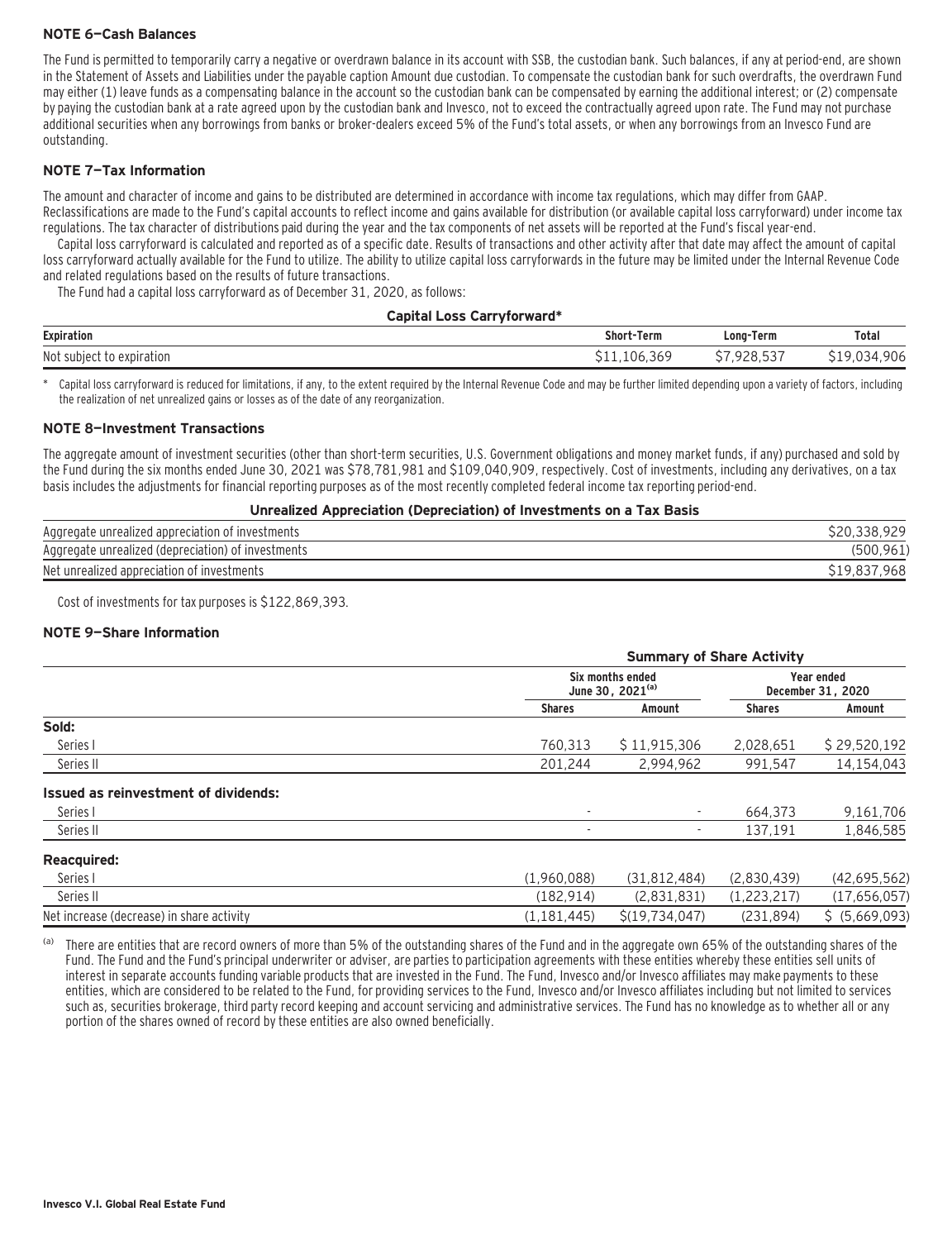# **Calculating your ongoing Fund expenses**

### **Example**

As a shareholder of the Fund, you incur ongoing costs, including management fees; distribution and/or service fees (12b-1); and other Fund expenses. This example is intended to help you understand your ongoing costs (in dollars) of investing in the Fund and to compare these costs with ongoing costs of investing in other mutual funds. The example is based on an investment of \$1,000 invested at the beginning of the period and held for the entire period January 1, 2021 through June 30, 2021.

The actual and hypothetical expenses in the examples below do not represent the effect of any fees or other expenses assessed in connection with a variable product; if they did, the expenses shown would be higher while the ending account values shown would be lower.

### **Actual expenses**

The table below provides information about actual account values and actual expenses. You may use the information in this table, together with the amount you invested, to estimate the expenses that you paid over the period. Simply divide your account value by \$1,000 (for example, an \$8,600 account value divided by \$1,000 = 8.6), then multiply the result by the number in the table under the heading entitled "Actual Expenses Paid During Period" to estimate the expenses you paid on your account during this period.

### **Hypothetical example for comparison purposes**

The table below also provides information about hypothetical account values and hypothetical expenses based on the Fund's actual expense ratio and an assumed rate of return of 5% per year before expenses, which is not the Fund's actual return.

The hypothetical account values and expenses may not be used to estimate the actual ending account balance or expenses you paid for the period. You may use this information to compare the ongoing costs of investing in the Fund and other funds. To do so, compare this 5% hypothetical example with the 5% hypothetical examples that appear in the shareholder reports of the other funds.

Please note that the expenses shown in the table are meant to highlight your ongoing costs. Therefore, the hypothetical information is useful in comparing ongoing costs, and will not help you determine the relative total costs of owning different funds.

|           |                                                        |                                                         | <b>ACTUAL</b>                                                | <b>HYPOTHETICAL</b><br>(5% annual return before<br>expenses) |                                                              |                                              |
|-----------|--------------------------------------------------------|---------------------------------------------------------|--------------------------------------------------------------|--------------------------------------------------------------|--------------------------------------------------------------|----------------------------------------------|
|           | <b>Beginning</b><br><b>Account Value</b><br>(01/01/21) | <b>Ending</b><br><b>Account Value</b><br>$(06/30/21)^1$ | <b>Expenses</b><br><b>Paid During</b><br>Period <sup>2</sup> | Endina<br><b>Account Value</b><br>(06/30/21)                 | <b>Expenses</b><br><b>Paid During</b><br>Period <sup>2</sup> | <b>Annualized</b><br><b>Expense</b><br>Ratio |
| Series I  | \$1,000.00                                             | \$1,145.00                                              | \$4.95                                                       | \$1,020.18                                                   | \$4.66                                                       | 0.93%                                        |
| Series II | 1,000.00                                               | 1.143.80                                                | 6.27                                                         | 1.018.94                                                     | 5.91                                                         | 1.18                                         |

<sup>1</sup> The actual ending account value is based on the actual total return of the Fund for the period January 1, 2021 through June 30, 2021, after actual expenses and will differ from the hund's expense ratio and a hypothetic

Expenses are equal to the Fund's annualized expense ratio as indicated above multiplied by the average account value over the period, multiplied by 181/365 to reflect the most recent fiscal half year.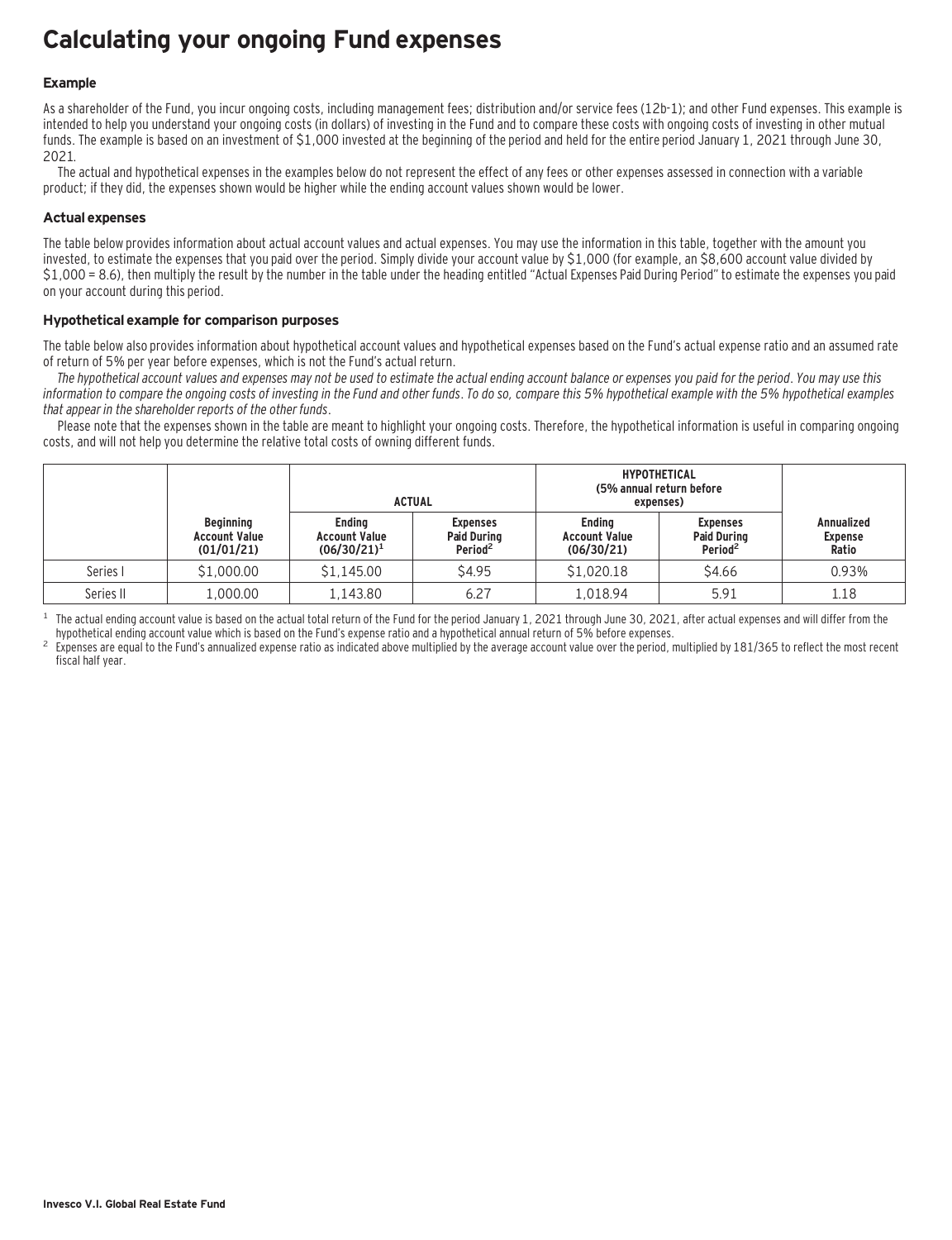# **Approval of Investment Advisory and Sub-Advisory Contracts**

At meetings held on June 10, 2021, the Board of Trustees (the Board or the Trustees) of AIM Variable Insurance Funds (Invesco Variable Insurance Funds) as a whole, and the independent Trustees, who comprise over 75% of the Board, voting separately, approved the continuance of the Invesco V.I. Global Real Estate Fund's (the Fund) Master Investment Advisory Agreement with Invesco Advisers, Inc. (Invesco Advisers and the investment advisory agreement) and the Master Intergroup Sub-Advisory Contract for Mutual Funds with Invesco Asset Management Deutschland GmbH, Invesco Asset Management Limited, Invesco Asset Management (Japan) Limited, Invesco Hong Kong Limited, Invesco Senior Secured Management, Inc. and Invesco Canada Ltd. and separate sub-advisory contracts with Invesco Capital Management LLC and Invesco Asset Management (India) Private Limited (collectively, the Affiliated Sub-Advisers and the sub-advisory contracts) for another year, effective July 1, 2021. After evaluating the factors discussed below, among others, the Board approved the renewal of the Fund's investment advisory agreement and the sub-advisory contracts and determined that the compensation payable thereunder by the Fund to Invesco Advisers and by Invesco Advisers to the Affiliated Sub-Advisers is fair and reasonable.

#### **The Board's Evaluation Process**

The Board has established an Investments Committee, which in turn has established Sub-Committees that meet throughout the year to review the performance of funds advised by Invesco Advisers (the Invesco Funds). The Sub-Committees meet regularly with portfolio managers for their assigned Invesco Funds and other members of management to review detailed information about investment performance and portfolio attributes of these funds. The Board has established additional standing and ad hoc committees that meet regularly throughout the year to review matters within their purview. The Board took into account evaluations and reports that it received from its committees and sub-committees, as well as the information provided to the Board and its committees and sub-committees throughout the year, in considering whether to approve each Invesco Fund's investment advisory agreement and sub-advisory contracts.

As part of the contract renewal process, the Board reviews and considers information provided in response to detailed requests for information submitted to management by the independent Trustees with assistance from legal counsel to the independent Trustees. The Board receives comparative investment performance and fee and expense data regarding the Invesco Funds prepared by Broadridge Financial Solutions, Inc. (Broadridge), an independent mutual fund data provider, as well as information on the composition of the peer groups provided by Broadridge and its methodology for determining peer groups. The Board also receives an independent written evaluation from the Senior Officer, an officer of the Invesco Funds who reports directly to the independent Trustees. The Senior Officer's evaluation is prepared as part of his responsibility to manage the process by which the Invesco Funds' proposed management fees are negotiated during the annual contract renewal

process to ensure they are negotiated in a manner that is at arms' length and reasonable. In addition to meetings with Invesco Advisers and fund counsel throughout the year and as part of meetings convened on April 27, 2021 and June 10, 2021, the independent Trustees also discussed the continuance of the investment advisory agreement and sub-advisory contracts in separate sessions with the Senior Officer and with independent legal counsel.

The discussion below is a summary of the Senior Officer's independent written evaluation with respect to the Fund's investment advisory agreement and sub-advisory contracts, as well as a discussion of the material factors and related conclusions that formed the basis for the Board's approval of the Fund's investment advisory agreement and sub-advisory contracts. The Trustees' review and conclusions are based on the comprehensive consideration of all information presented to them during the course of the year and in prior years and are not the result of any single determinative factor. Moreover, one Trustee may have weighed a particular piece of information or factor differently than another Trustee. The information received and considered by the Board was current as of various dates prior to the Board's approval on June 10, 2021.

#### **Factors and Conclusions and Summary of Independent Written Fee Evaluation**

*A. Nature, Extent and Quality of Services Provided by Invesco Advisers and the Affiliated Sub-Advisers*

The Board reviewed the nature, extent and quality of the advisory services provided to the Fund by Invesco Advisers under the Fund's investment advisory agreement, and the credentials and experience of the officers and employees of Invesco Advisers who provide these services, including the Fund's portfolio manager(s). The Board's review included consideration of Invesco Advisers' investment process and oversight, credit analysis, and research capabilities. The Board considered information regarding Invesco Advisers' programs for and resources devoted to risk management, including management of investment, enterprise, operational, liquidity, valuation and compliance risks, and technology used to manage such risks. The Board also received and reviewed information about Invesco Advisers' role as administrator of the Invesco Funds' liquidity risk management program. The Board received a description of Invesco Advisers' business continuity plans and of its approach to data privacy and cybersecurity, including related testing. The Board considered how the cybersecurity and business continuity plans of Invesco Advisers and its key service providers operated in the increased remote working environment resulting from the novel coronavirus ("COVID-19") pandemic. The Board also considered non-advisory services that Invesco Advisers and its affiliates provide to the Invesco Funds, such as various back office support functions, third party oversight, internal audit, valuation, portfolio trading and legal and compliance. The Board observed that Invesco Advisers has been able to effectively manage, operate and oversee the Invesco Funds through the challenging COVID-19 pandemic period. The Board reviewed and considered the benefits to shareholders of investing in a Fund that is

part of the family of funds under the umbrella of Invesco Ltd., Invesco Advisers' parent company, and noted Invesco Ltd.'s depth and experience in running an investment management business, as well as its commitment of financial and other resources to such business. The Board concluded that the nature, extent and quality of the services provided to the Fund by Invesco Advisers are appropriate and satisfactory.

The Board reviewed the services that may be provided by the Affiliated Sub-Advisers under the sub-advisory contracts and the credentials and experience of the officers and employees of the Affiliated Sub-Advisers who provide these services. The Board noted the Affiliated Sub-Advisers' expertise with respect to certain asset classes and that the Affiliated Sub-Advisers have offices and personnel that are located in financial centers around the world. As a result, the Board noted that the Affiliated Sub-Advisers can provide research and investment analysis on the markets and economies of various countries in which the Fund may invest, make recommendations regarding securities and assist with security trades. The Board concluded that the sub-advisory contracts may benefit the Fund and its shareholders by permitting Invesco Advisers to use the resources and talents of the Affiliated Sub-Advisers in managing the Fund. The Board concluded that the nature, extent and quality of the services that may be provided to the Fund by the Affiliated Sub-Advisers are appropriate and satisfactory.

*B. Fund Investment Performance* The Board considered Fund investment performance as a relevant factor in considering whether to approve the investment advisory agreement as well as the sub-advisory contracts for the Fund, as Invesco Asset Management Limited currently manages assets of the Fund.

The Board compared the Fund's investment performance over multiple time periods ending December 31, 2020 to the performance of funds in the Broadridge performance universe and against the Custom Invesco Global Real Estate Index (Index). The Board noted that performance of Series I shares of the Fund was in the fifth quintile of its performance universe for the one, three and five year periods (the first quintile being the best performing funds and the fifth quintile being the worst performing funds). The Board noted that performance of Series I shares of the Fund was below the performance of the Index for the one, three and five year periods. The Board noted that stock selection in the U.S. and the Fund's exposure to U.S. issuers operating in industries significantly affected by the COVID-19 pandemic negatively impacted the Fund's relative performance. The Board recognized that the performance data reflects a snapshot in time as of a particular date and that selecting a different performance period could produce different results. The Board also reviewed more recent Fund performance as well as other performance metrics, which did not change its conclusions.

*C. Advisory and Sub-Advisory Fees and Fund Expenses*

The Board compared the Fund's contractual management fee rate to the contractual management fee rates of funds in the Fund's Broadridge expense